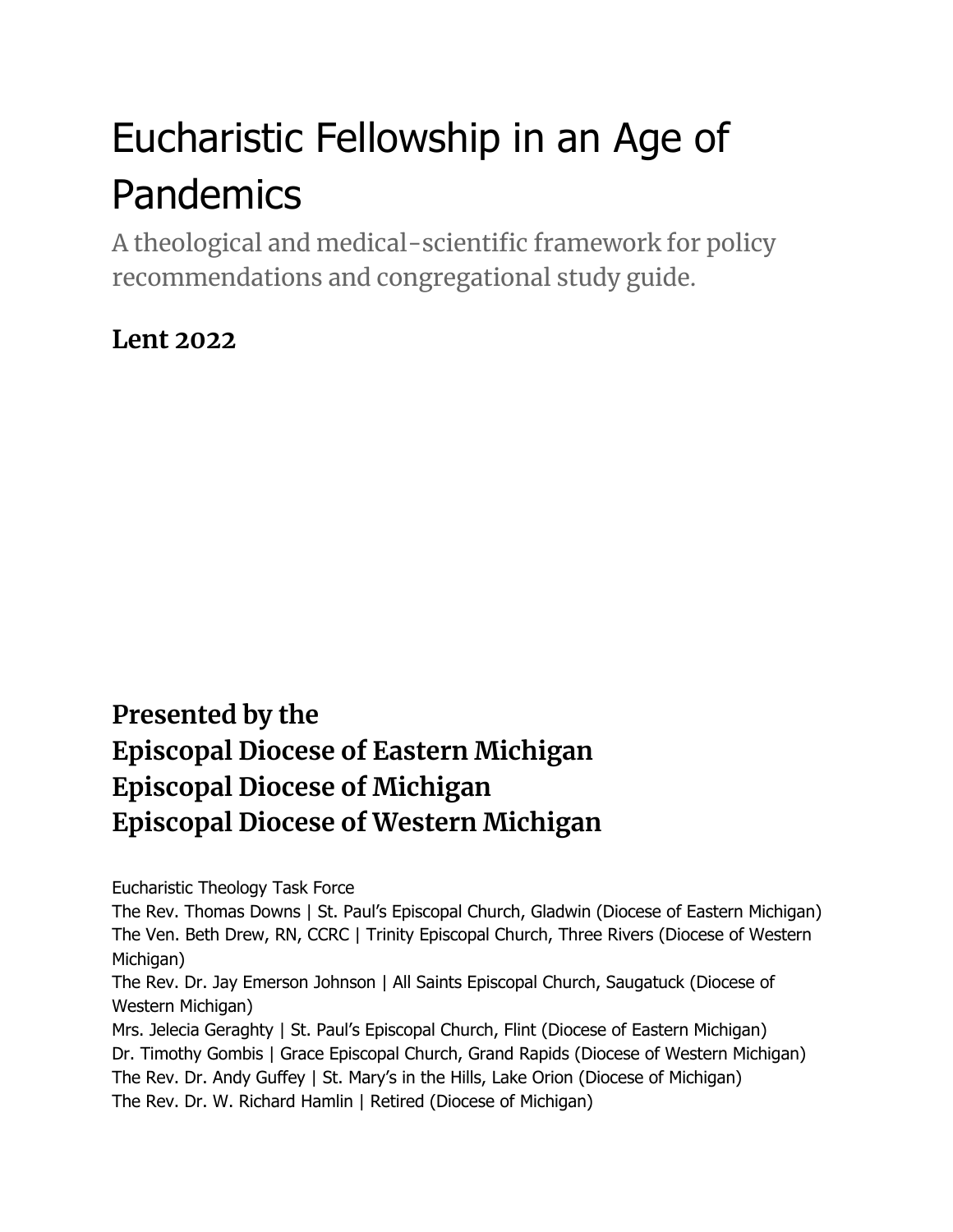Ms. Amy Simons | St. John's Episcopal Church, Saginaw (Diocese of Eastern Michigan) The Rev. Dr. JoAnn Kennedy Slater | St. Luke's Episcopal Church, Ypsilanti (Diocese of Michigan)

### Table of Contents

**Preamble** 3 Individual Reflections of Committee Members 4 Medical Considerations for the Common Cup8 **Policy Recommendation for Common Cup** 10 **For Further Reflection** 12 **Reflection Questions** 15 **Appendix** 16 The Historical Context: Traditions, Canons, and Rubrics 16 Theses Regarding the Common Cup 19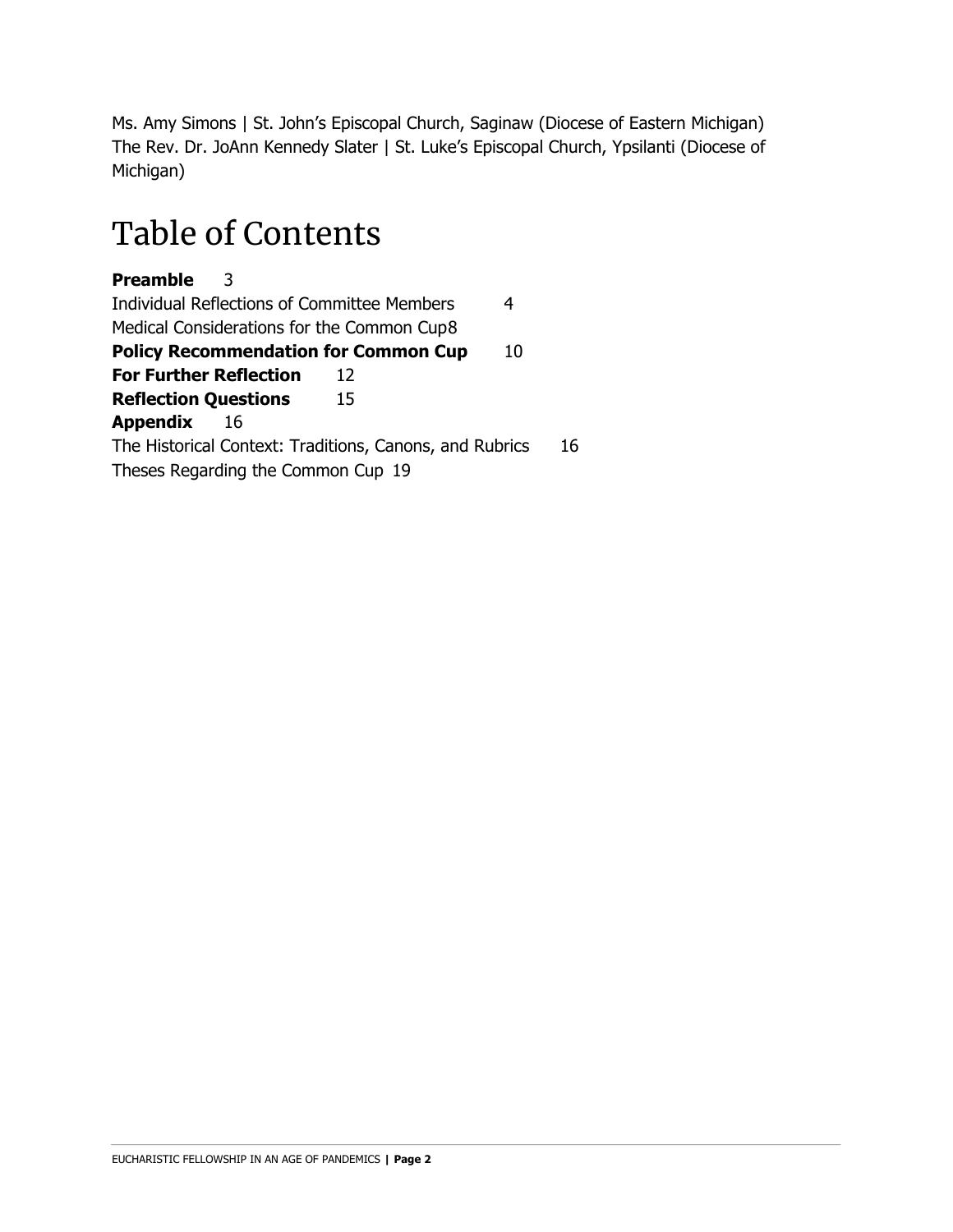### Preamble

### **The Means of Grace and the Hope of Glory**

Early Christians understood their worship to reflect the hospitable table fellowship Jesus himself practiced (e.g., Mt. 9:10-15, Lk. 14:7-15), and also their participation in the paschal mystery of Christ's death and resurrection envisioned by St. Paul (1 Cor. 11:23-26). The Church eventually called this worship "eucharist" when Christians give thanks for the real presence of the risen Christ in their midst as they share bread and wine.

As Episcopalians, we honor these ancient roots of Christian worship and we value the classical insights that shape our eucharistic liturgies in The Book of Common Prayer. Those traditions and our own experience affirm the formative character of our worship, the ways in which the eucharist shapes us as a community of God's people and equips us for ministry. This "spiritual food" nourishes our life together as "living members" of the body of Christ, (BCP, p. 365), and sends us out into the world to "love and serve" God (p. 366). We are particularly mindful in times of isolation and social fragmentation that the eucharist both promises and provides a healing and graceful communion. As eucharistic communities, we bear witness to this rich unity in Christ, even when we cannot all gather together in physical proximity or in the same way.

While the COVID-19 pandemic may have interrupted some of our customary habits in gathering for worship, we are profoundly grateful that it did not diminish nor alter our convictions concerning the centrality of the eucharist in our congregational life. Episcopalians around the U.S. and Anglican Christians around the world tried and tested many different ways to be in eucharistic communion with each other during this time while also treating such communion with the deep reverence it rightly deserves—as "the means of grace and the hope of glory."<sup>1</sup>

As we begin to emerge in new ways from the pandemic, we seek to retrieve traditional insights for a fresh way of being church together around the eucharistic table. In these last two years, we have recognized more vividly the hunger for communion—in ourselves and others, including those who had previously never attended worship in person; we have witnessed how Holy Communion can unite us without erasing our diversity; and we have heard more clearly God's call to offer eucharistic gifts to a divided and suffering world.

Taking all of this to heart and appreciating the range of distinctive contexts and sensibilities in our various congregations, we wish to invite deeper participation in eucharistic fellowship. We imagine such participation to include a range of options that feels reasonably safe while also offered in recognizably familiar patterns of liturgical prayer.

<sup>&</sup>lt;sup>1</sup> From "The General Thanksgiving" in *The Book of Common Prayer*, p. 101.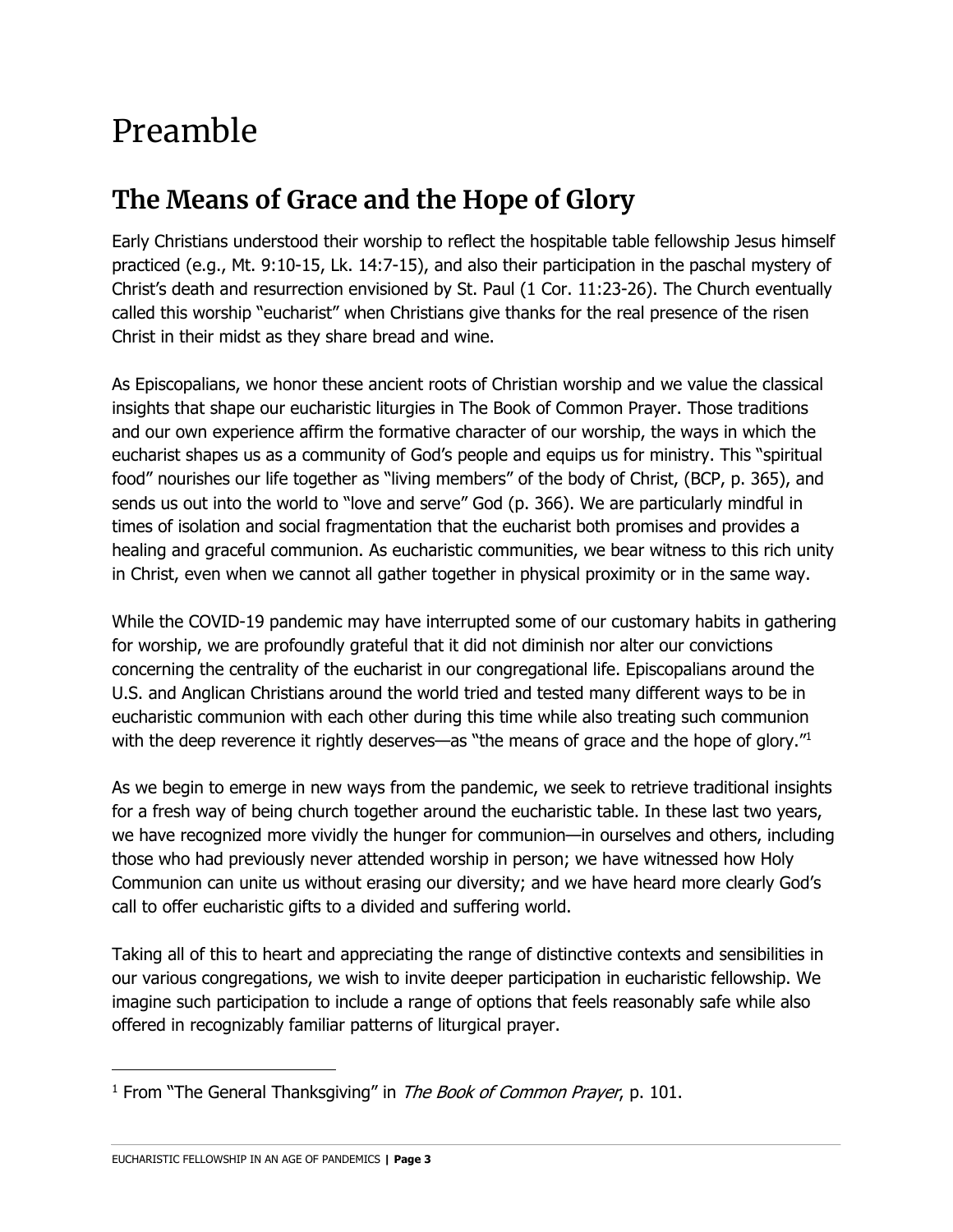# Individual Reflections of Committee Members

#### The Rev. Thomas Downs

We've all seen those pictures of a hungry person looking in a restaurant window, watching other people eat. For me, these last two years of online services have felt like that. In my parish, our in-person services are live-streamed over Facebook. The eucharist ends with prayers for spiritual reception, thanksgiving, and blessing. Then with the camera off and "no one looking in," we distribute the bread to the assembled congregation. It feels a little like the restaurant drawing a curtain between the folks inside being fed and the folks outside going hungry.

Then having communicated with the congregation, I pick up the chalice and the paten and go to the sacristy to reverently consume the untouched wine and the remaining bread. So a similar pattern is repeated. I do the ablutions alone, so no one can see me eat the "full meal." Theologically speaking, one receives the full benefit of the sacrament through spiritual communion or eating just the bread. What troubles my heart is that image of the hungry person looking in, who knows she can't fully participate and feels excluded. The common cup will return to our parish life and I believe online worship will continue, but my ongoing concern is with making both a means of genuine inclusion.

#### The Ven. Beth Drew

It's what we believe in, not simply what we do, that in the end becomes real, if not around us, at least in our own hearts. I am a person who intellectualizes everything—especially coming out of a tradition that required absolute obedience to what, as I grew up, seemed preposterous. The words I found in *The Anglican Vision* say it better than I possibly could. To present, partake, receive, and be made one body: this was eucharistic worship. I did indeed keep God and myself separate for many years. But the eucharist always pulled me on and made me realize that the real person I was and was struggling to become was the person who was in relationship with God…God and me; God and all other human beings like me; offering and being offered in Christ…this taught me to believe in the incarnation. By being called into relationship with the holy and eternal God, I have been shown belief in God is more important than believing certain propositions about God and more than I am able to imagine about God. I believe that in this current time, we have the opportunity to look at ways in which we can make all feel welcome and comfortable at the table. I believe God meets each of us in our own way, seeks each of us in God's way, and is real and present to us in the form we most identify with. We can keep continuity with the past, even while making changes in response to a situation that has at its fore, the safety and care of our beloved community.

#### Mrs. Jelecia Geraghty

Over the past two years, we have experienced an unimaginable amount of growth and change learning how to livestream and doing church at home, not having physical communion and then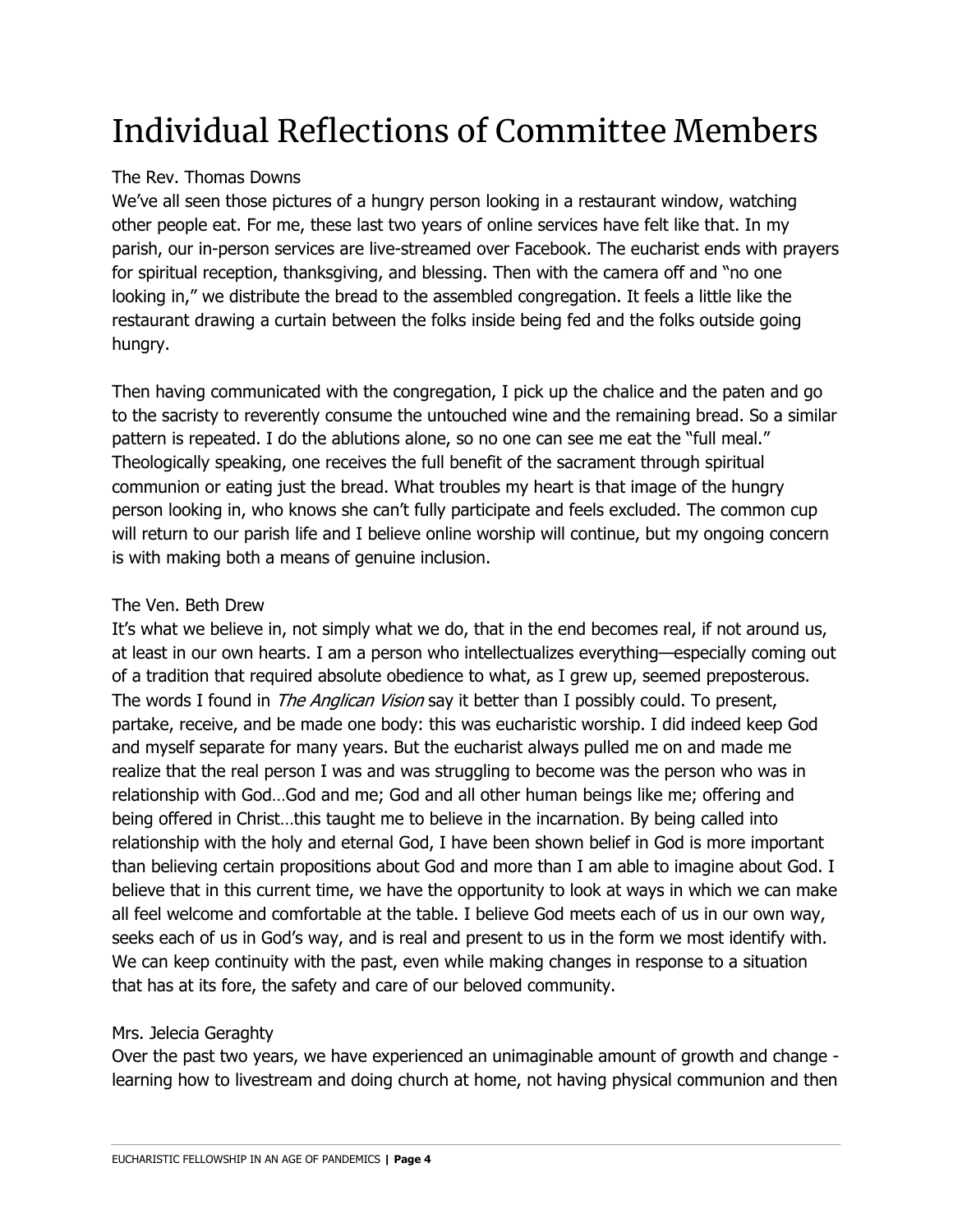communion being different - a lot has changed. We have gained a number of new members, both in-person and online, many of whom have never experienced The Episcopal Church. The connections we have made with our brothers and sisters in Christ both in and out of our parishes are much more meaningful now. This is the perfect time for us to look at our practices and determine what is more important - the cup itself or the renewal of our souls from physically experiencing the Holy Spirit entering our bodies in communion with others.

#### Dr. Timothy Gombis

The current season has no precedent in living memory, and the uncertainties of our turbulent world seem to pile up at an alarming rate. In the midst of chaos, however, we are held by the meal—the Lord's meal. Or, perhaps it's the meal that is held, and to which we are always already invited. The meal that is held that holds us—the eucharist. It binds us to God and to one another, and it reminds us that we are held fast. It unites our discrete communities and the global body of Christ.

Each of us grieves what we've lost in the last two years. Among these, our embodied fellowship and the changes in eucharistic practice. These alterations are necessary so that we might care well for the vulnerable among us and do our part to prevent the spread of infection in our wider communities. We're currently still enjoying the meal, though it feels more like a picnic than a great feast because of the suspension of the shared cup. We'll need to be wise as we navigate this moment and what is to come, even as we look forward to the full enjoyment of the eucharist as we've known it. In the meantime, this is what we know: the meal is still being held, and the meal still holds us.

#### The Rev. Dr. Andy Guffey

Worshiping in exile. For much of the pandemic, especially in the early days, it felt to me that we were worshiping in exile, or in the wilderness. In 2020, the lectionary told the story of the wilderness wandering: full of longing for what was, hope for what might yet be, and ramshackle attempts to be attentive to the God who wanders with us in the wilderness. But the temple was silent, the city desolate. Finding God in the tabernacle meant letting go of, at least for a time, the God of the temple. It meant relinquishing the habit of the eucharistic rites, pondering what we must give up for a time, so that when we were able to break the fast we might have a renewed sense of how much we were prepared for the sacrament to mean.

So we wandered in longing, with parched tongues, and we languished in hope, on the border of despair. And God was with us, inviting us to find God anew in the cloud, in our prayer, in our accommodated habits, in our imagination of what we might yet become. And we gave thanks, together. We made eucharist, but with austerity, not as we had been accustomed. And we pleaded, How long? We protested, How can we sing the Lord's song in this foreign land?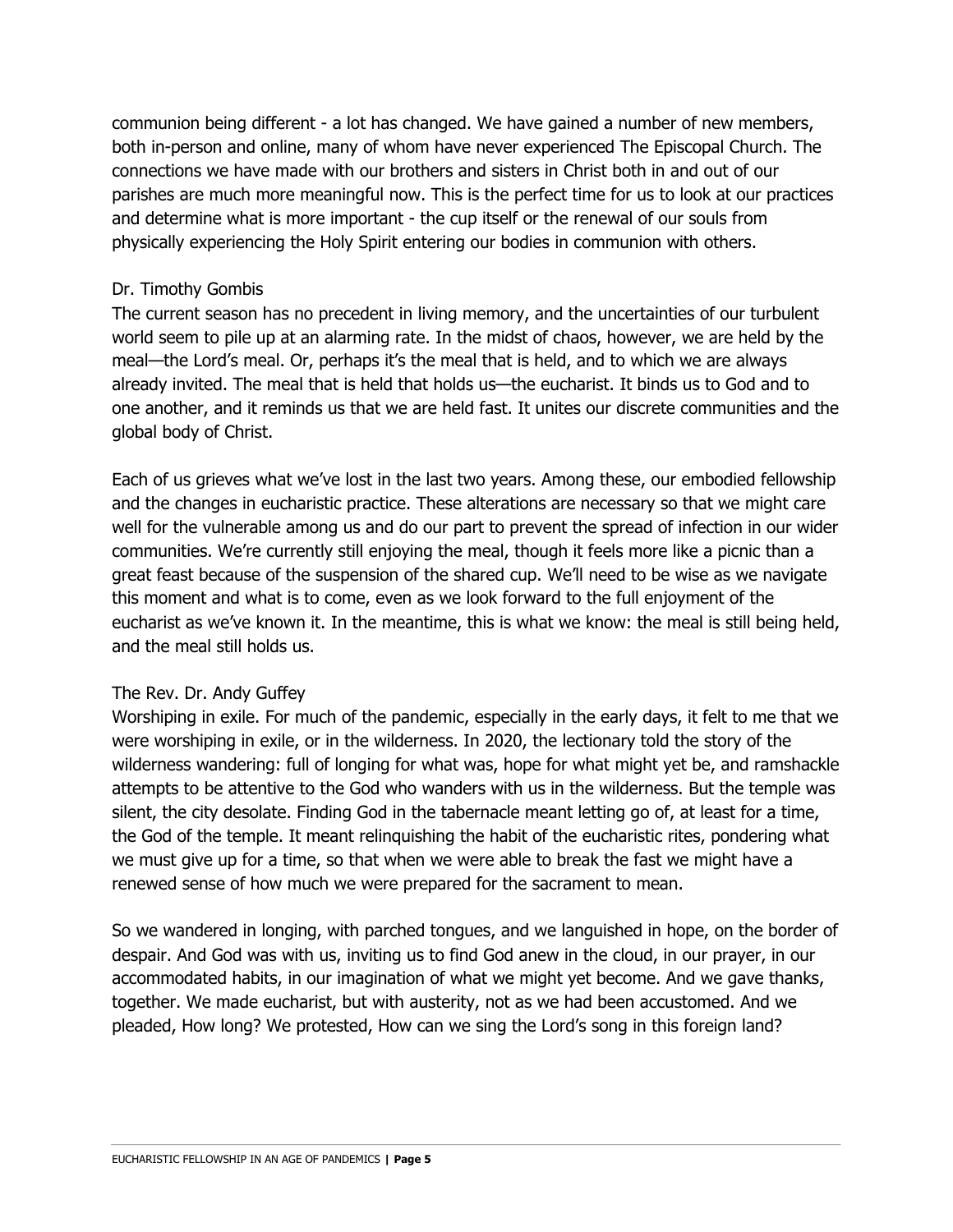And I wondered, What will we know that we didn't know before? And what did God hope for? For what did God long? And I thought that maybe the old, good news was true–that it was us. Maybe God wanted us. Maybe Christ was being poured out anyway, for us, for all of us, even if we couldn't break the bread or pour the wine. And I thought, maybe if we could turn our mourning in exile to the God wandering with us, we might find the rock split open into a gushing spring; if we could accept the fast in the wilderness, we might find manna; if we could lift our hearts to the Lord and give thanks, we might arrive at the greater Feast.

#### The Rev. Dr. W. Richard Hamlin

The lockdown was, by far, the longest I have gone without being physically present for worship or physically receiving communion since I was confirmed over 60 years ago. I realized in a new way how central those experiences are to my life.

I was pleasantly amazed at how quickly people embraced the understandings of concomitance and spiritual communion. It was gratifying to hear from so many people that their online congregations included those who had never attended that church as well as some who had moved away. I am intrigued by the sense of community and shared experience among those who regularly watch/participate<sup>2</sup> in the same streaming services, particularly Dean Robert's (Canterbury Cathedral) Morning Prayer Garden Congregation.

I was surprised that I found spiritual communion so fulfilling. But, as nourishing and meaningful these streaming services were, there was still something lacking and, for me at least, a deep longing, which grew stronger as the lockdown lengthened, for being physically present with others to worship and to share the common cup.

#### The Rev. Dr. Jay Emerson Johnson

When I became an Episcopalian in college, I was delightfully surprised by the breadth of Anglican traditions. Just as there are four accounts of the Gospel in the Christian Testament of the Bible, so there are multiple eucharistic rites in The Book of Common Prayer, each with its own distinctive theological tone and tenor. This range of liturgical options invites an expansive embrace of eucharistic communion rather than trying to reduce these "holy mysteries" to a single point of view. The liturgical precautions and restrictions prompted by the COVID-19 pandemic have focused my attention on two of those eucharistic themes in particular. First, I have been more viscerally reminded that Jesus, at the final meal with his friends, offered himself to them, his own body and blood, in a bold gesture of intimacy. This has brought to mind the profound significance of a shared vulnerability in our eucharistic communities. And second, I have appreciated in some new ways how John's account of the Gospel frames the

 $2$  My personal sense, reinforced by the stumbling of others to find the right verb, is that "watching" is too passive, but that "participated" still seems like an overstatement even when one joins remotely in the responses of a live streamed service.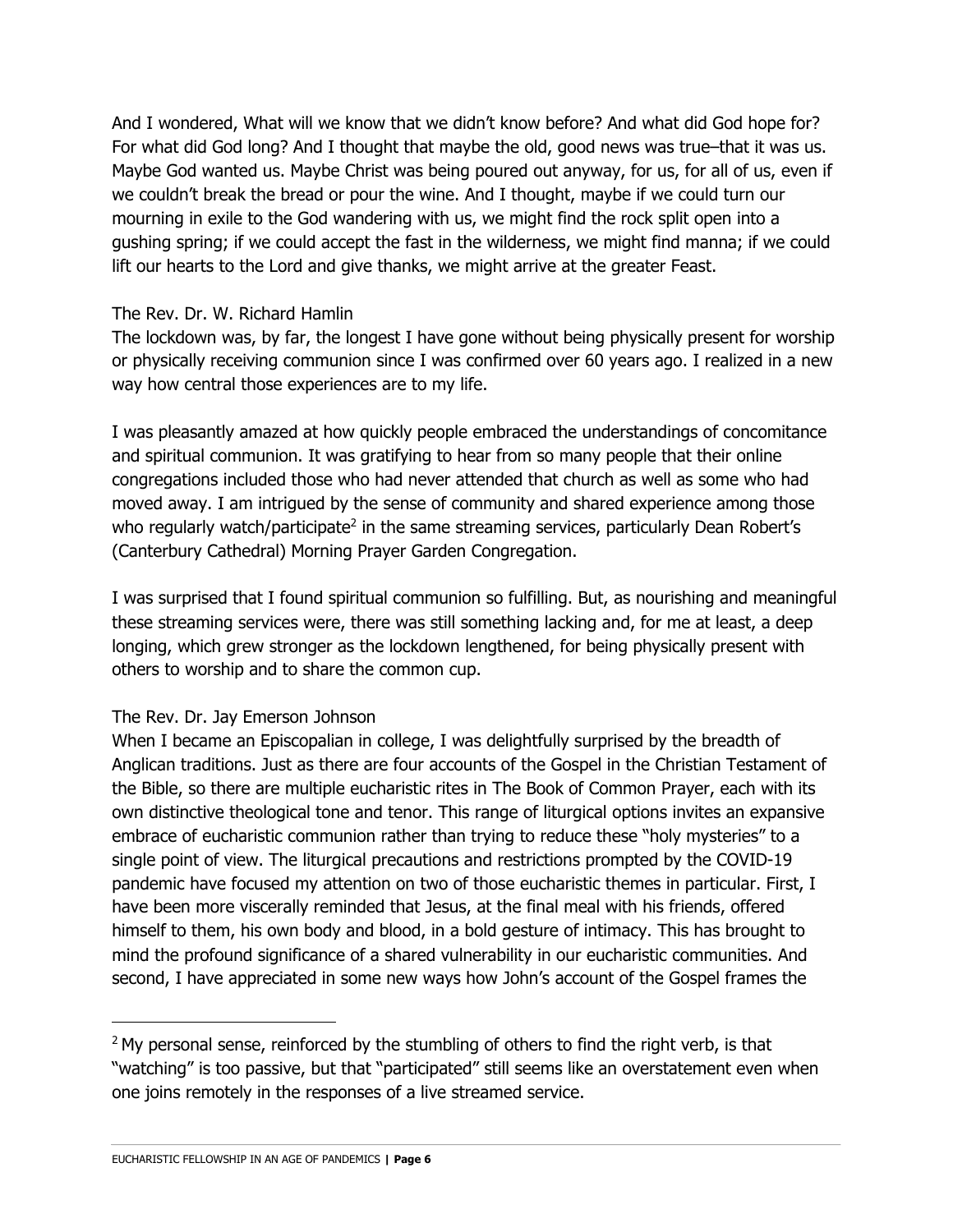feeding of the 5,000 as a eucharistic story; in addition to risk and vulnerability, in other words, eucharist also promises divine abundance. In addition to reassuring our own congregations, these eucharistic insights would surely offer a compelling vision for the wider world around us.

#### Ms. Amy Simons

Glory to God whose power, working in us, can do infinitely more than we can ask or imagine: Glory to him from generation to generation in the Church, and in Christ Jesus forever and ever. Amen. (Ephesians 3:20-21)

I love this bit of scripture. I first bumped into it as an optional concluding statement in the service of Evening Prayer, and I frequently use it to close small group sessions of one sort or another. I love it because it beckons us to simultaneously employ both our intellect and our sense of wonder in the context of seeking God's wisdom. I think we can all agree that prayer and imagination have been necessary and useful gifts these last few years, particularly as the targets for safely caring for one another, worshiping, and teaching continue to move and the measure of our impact remains elusive. Yet, for me, God's "working in us" connects the "generation to generation in the Church," and, indeed, God's glory. God is committed to working in us despite how badly we are flawed and prone to distraction. In response to that, I feel a deep need to return to receiving Holy Communion in the fullest way I am able. This is where my relationship with God, and those around me, is strengthened. It is in this sacrament that I am reminded that God, knowing how humbling it would be, put on human flesh and came among us. In a time when being physically among one another is sometimes a problem, I find great comfort in knowing that it is also part of the solution.

#### The Rev. Dr. JoAnn Kennedy Slater

To enhance our understanding, I would ask us to notice that while wine is one of the two main elements of the Eucharist, bread is everywhere in the scriptures. Passover meals, "Bethlehem" meaning "house of bread", "turn these stones to bread", the Emmaus story where Jesus was recognized in the breaking of the bread, the phrase "The Bread of Life", and all the many feeding stories that had bread (I am certain altar guilds everywhere are happy not to deal with fish or livestock) ...so many bread references; and my personal favorite teaching on the eucharist is that Jesus invites everyone to the table.

While this report is to focus on the wine, let's not get lost in the weeds, or chaff (those bread/wheat images really are everywhere). I am hoping we can be vulnerable enough to listen to one another and recognize what other elements of the eucharist are being missed. I offer, that one element unspoken, and we still long for, is the feeling of peace, the sacred safety, in our common gathering. And that the absence of the common cup, the wine, is the last reminder of what we have been through and need to continue to move through together. If we focus on the "wine delivery systems" we will miss the greater opportunity that our bishops called us to,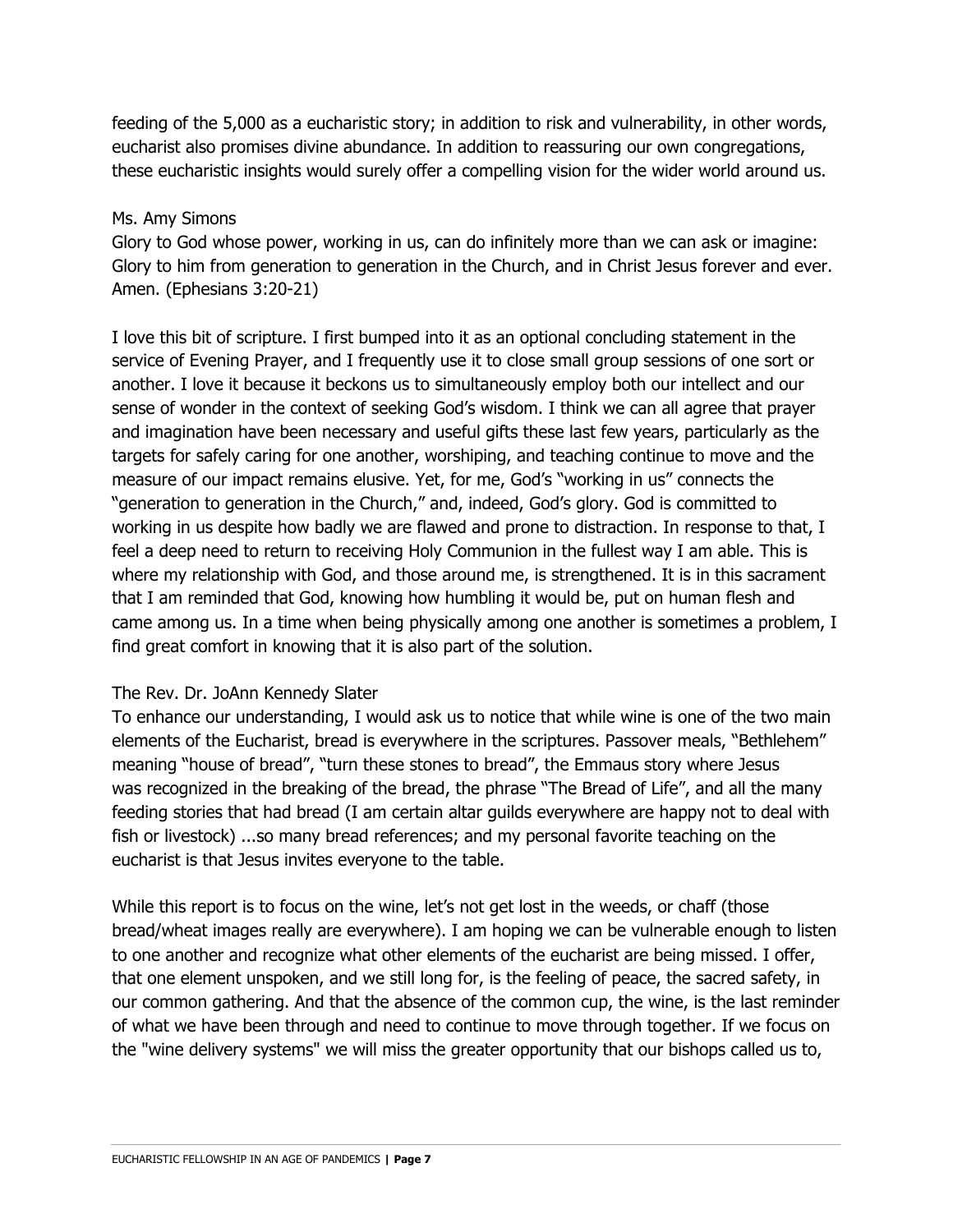which was to enhance our understanding of the eucharist, and all its elements in a world right now where so many people cannot gather around any table.

# Medical Considerations for the Common Cup

Once again, healthcare concerns as they relate to liturgical practices have been brought to the fore by the reality of SARS CoV-2 (COVID -19) virus.<sup>3</sup>

Widespread concern regarding potential risk of transmission of communicable disease via the common cup dates back to the 19th century when the first scientific article appeared in the literature as early as 1894.<sup>4</sup> Literature on this subject is limited to four experimental studies<sup>5 6 7</sup> <sup>8</sup> and one clinical survey.<sup>9</sup> All four showed the presence of microorganisms on the rim of the chalice and in the wine and those organisms were viable for quite some time. The authors of these studies came to a common conclusion that the possibility of spread of an infection through this religious ritual does exist. It should be noted that all authors have focused their investigations on bacteria, and none has investigated the viability and transmissibility of viruses such as the common cold, influenza and herpes (cold sores) via the common communion cup. Despite the importance of this subject to public health, an extensive scientific review search revealed no study related to Holy Communion and possible severe acute respiratory syndrome coronavirus 2 (SARS-CoV-2) (the strain of coronavirus causing COVID-19) transmission. The common communion cup may theoretically serve as a vehicle of transmitting infection, but the potential risk of transmission is very small. There is no reported SARS-CoV-2 transmission case, either patient or asymptomatic carrier, at the time of this document from the practice of the common cup. That is not to say that it hasn't in reality occurred, it just has not been reported.

The past year's data has shown, vaccines more than anything else, do more to prevent disease spread and serious illness. The current vaccines are very effective in limiting severe illness for those who are fully vaccinated and boosted, but less so for limiting asymptomatic and milder illness. Unfortunately, no vaccine is 100% effective and evidence suggests that vaccine efficacy

<sup>&</sup>lt;sup>3</sup> This "Medical Considerations..." section draws from Spantideas N, Drosou E, Barsoum M, Bougea A. COVID-19 and Holy Communion. Public Health. 2020;187:134-135. doi:10.1016/j.puhe.2020.08.012 <sup>4</sup> Anders HS. Prophylaxis in churches needed by the adoption of individual communion chalices or cups.

Proc Philadelphia County Med Soc 1894;XV: 345e52.

<sup>5</sup> Godfrey WH. Communion cup and bacteria. J Am Med Assoc 1939;112:2555.

<sup>6</sup> Burrows W, Hemmens ES. Survival of bacteria on the silver communion cup. J Infect Dis 1943;73:180e90.

 $<sup>7</sup>$  Gregory KF, Carpenter JA, Bending GC. Infection hazards of the common communion cup. Canc Publ</sup> Health 1967;58:305e10.

<sup>8</sup> Hobbs B, Knowlden J, White A. Experiments on the communion cup. J Hyg 1967;65:37e48.

<sup>&</sup>lt;sup>9</sup> Loving A, Wolf L. The effects of receiving Holy Communion on health. J Environ Health 1997;60(1):6e10.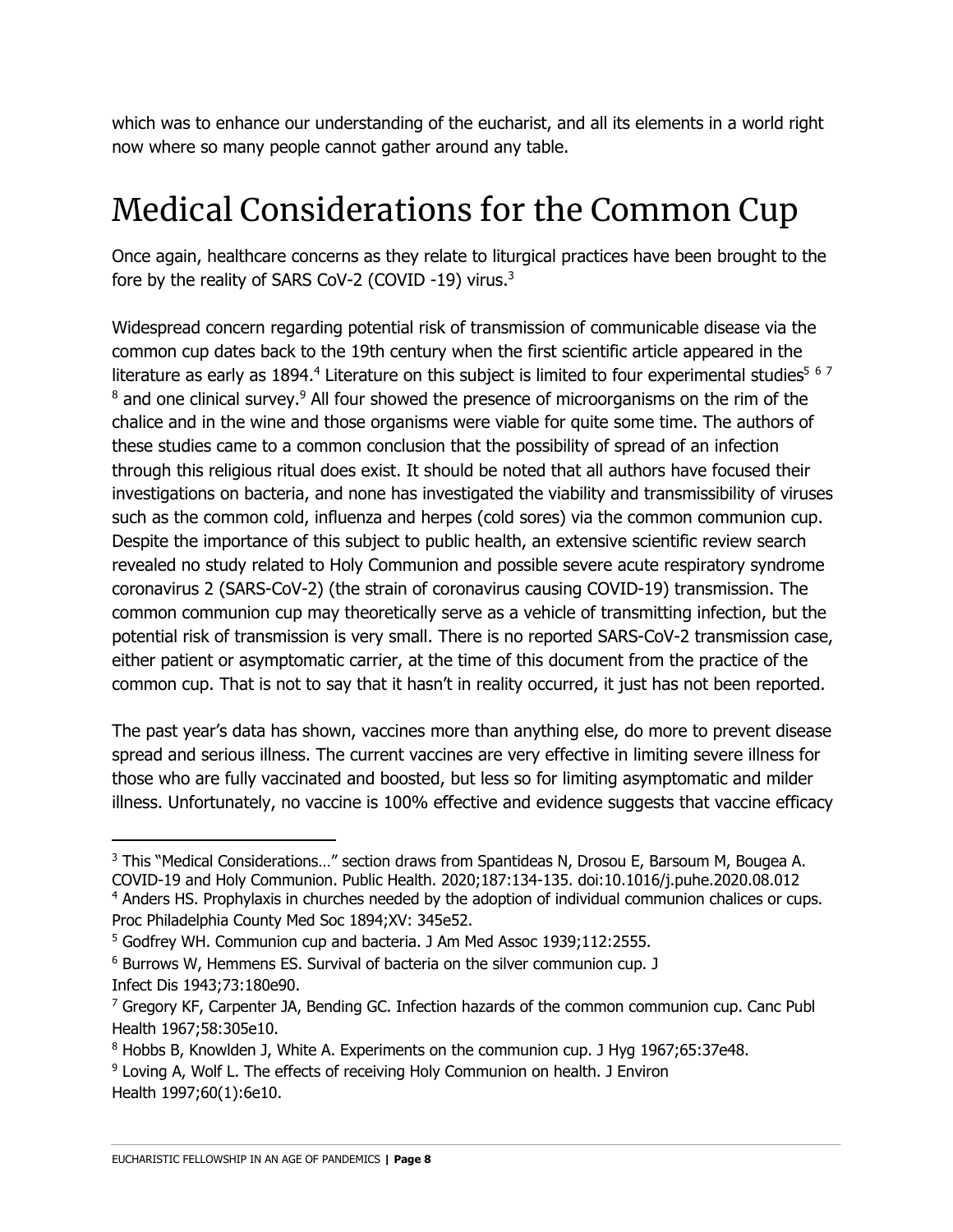decreases with time. The majority of parish members' immune response is robust, however, the elderly, the very young, and those otherwise immunocompromised are at much greater risk of severe illness when partaking in the common cup even though the documented risk is low for the general population.

Potentially the greatest infection risk to parish members is the most insidious. Most viral infections have an incubation period after acquiring the virus and before they feel symptoms. They simply do not feel ill and they shed infectious material days before symptoms of the illness appear and thus take the cup unaware. Any individual experiencing respiratory infections, such as the common cold, influenza and COVID-19, as well as those with obvious lip or mouth lesions, such as a herpes sore on the lip, should avoid receiving the common cup, thus minimizing the unproven, but theoretical risk of contaminating the rim of the chalice and passing on their infection to healthy people.<sup>10</sup>

Current literature has proven that thorough hand washing has been shown to kill COVID-19. All liturgical ministers (and other worshippers) should thoroughly wash with soap and water before services. Hand sanitizer with an alcohol content of 60% has also been shown to be effective against COVID-19.11

Recent studies corroborated that COVID-19 is transmitted primarily between people through respiratory droplets and contact routes. <sup>12</sup> It has long been known that ventilation is essential to avoid airborne infections. However, it must involve intake of uncontaminated air from the outside.13. With the recent decisions to end mask mandates, proper precautions for cross ventilation should be entertained.

From a science perspective, returning to the common cup should be accompanied by continued prudent safety guidelines and appropriate safeguards. Lifting restrictions while taking specific measures to protect the vulnerable can maximize public health. Vaccinations, ventilation, and vigorous hand hygiene are key.

<sup>11</sup> Centers for Disease Control and Prevention Show me the science—how to wash your hands. 2020. https://www.cdc.gov/handwashing/show-me-the-science-handwashing.html

<sup>&</sup>lt;sup>10</sup> Chin Elizabeth T., Leidner David, Zhang Yifan, Long Elizabeth, Prince Lea, Li Ying, Andrews Jason R., Studdert David M., Goldhaber-Fiebert Jeremy D., Salomon Joshua A.. (2021) Effectiveness of the mRNA-1273 Vaccine during a SARS-CoV-2 Delta Outbreak in a Prison. N Engl J Med 385:24, 2300-2301.

<sup>12</sup> (Burke, 2020; CDC, 2020a; Chan et al., 2020; Huang et al., 2020; Li et al., 2020; Liu et al., 2020b; WHO, 2020b).

<sup>&</sup>lt;sup>13</sup> Association of the infection probability of COVID-19 with ventilation rates in confined spaces. Dai H, Zhao B Build Simul. 2020; 13(6):1321-1327.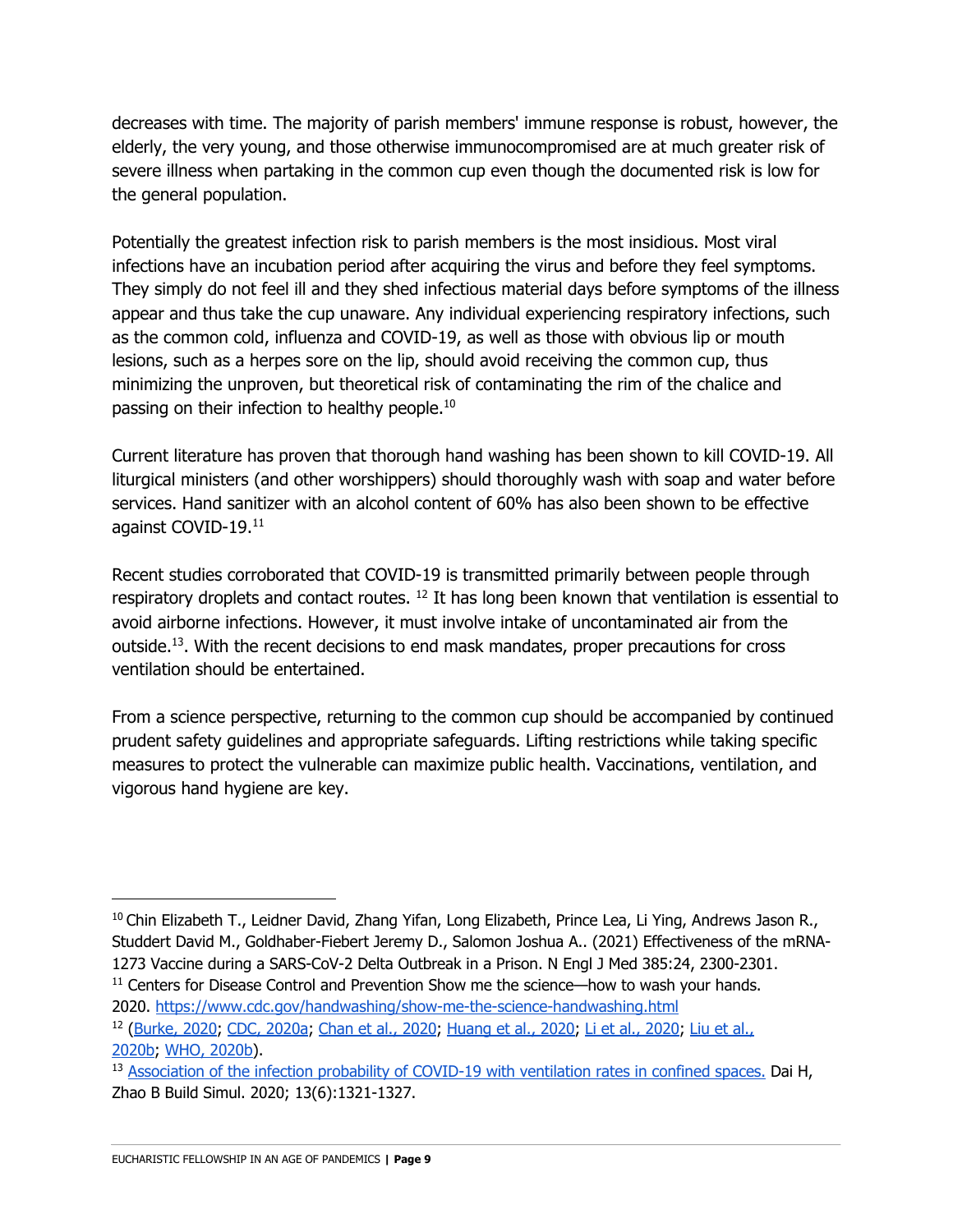# Policy Recommendation for Common Cup

It is the custom of the Episcopal Church and Anglican liturgical tradition to honor the lay order of ministry in the distribution of Holy Communion in two kinds and to uphold the symbolic action of partaking of one bread and one cup in Holy Eucharist, as a mark of the unity of Christ's body the church. While the suspension of the chalice and the distribution in one kind have been expedient and pastorally faithful measures for the good of God's people, the task force is aware that many of the faithful long for the return of the eucharistic cup, even as some remain hesitant to receive the chalice. The task force believes this longing to be an opportunity for reflection on the part of individual congregations and communities of faith regarding the meaning of the eucharist for God's people, in particular, for exploring what ways the eucharistic cup may be found to be to us the "cup of blessing" (1 Corinthians 10:16).

Based on our understanding of Anglican tradition, the scientific studies and knowledge available, and our attention to the desires of our several communities, we commend an approach to Holy Communion that allows for the return of the common cup, but with efforts to make the sacrament available in two kinds by alternative means as well (**"common cup, with options"**). We are not in a position to prescribe precisely the means of distributing the blood of Christ; our recommendation, however, is that the means employed adhere to three guiding principles: whatever means employed for the regular distribution of the eucharist should be reasonable, recognizable, and reverent.

It is possible to become too precious in our eagerness to offer the chalice to communicants. Abstaining from the chalice and the common cup remains a reasonable option. While communion in one kind is not envisioned as the ideal or common reception of the sacrament, it has long been a recognizable option for recovering alcoholics or others who, for whatever reason, have an aversion to receiving the eucharistic wine or to partaking of a common cup. Moreover, abstaining from the chalice may be done with deep reverence for the gift offered therein.

Extravagant measures, such as glazing the wafer with wine by means of an infuser or baking the eucharistic bread in small cup-shaped vessels, may be fitting for some communities, but they are perhaps not the most reasonable or recognizable options available. Individual cups may be reasonable and recognizable, but if the cups in question are coffee mugs or other vessels supplied by communicants, they may not reflect the reverence due to the sacrament.

While no set of practices can take account of every possible community and its context, the task force has identified the following specific measures, which we believe to be reasonable, recognizable, and reverent means of distributing the eucharistic cup: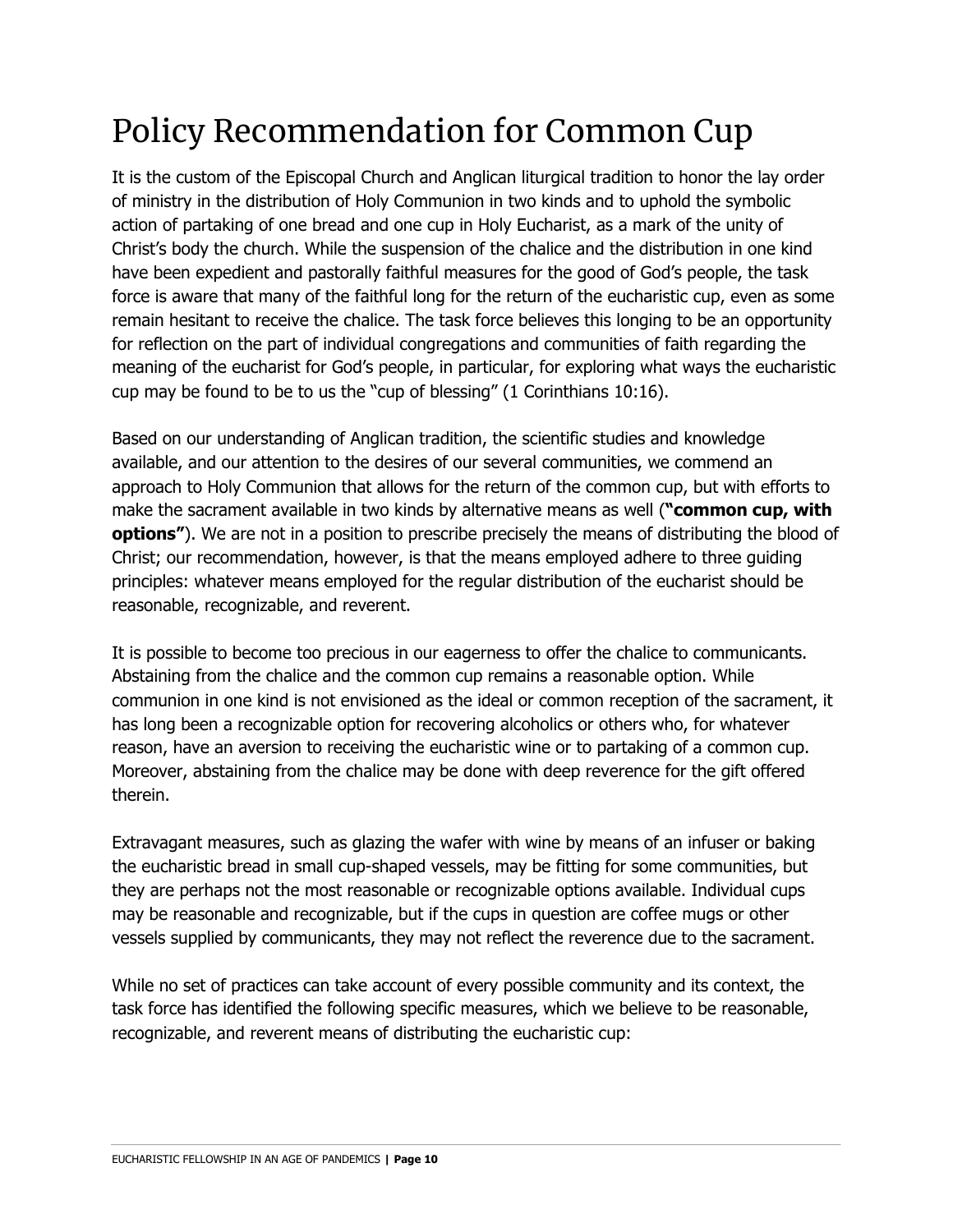- 1. Using a common chalice, when properly wiped with a clean purificator between each communicant, while potentially posing some risks, may be permitted. Celebrants and eucharistic ministers should wash their hands before the distribution of the sacrament (instead of a symbolic lavabo, an ewer of water, basin, and soap may provide the opportunity to prepare for the distribution of the sacrament). In addition, we strongly advise congregations to review with their clergy, eucharistic ministers, and eucharistic visitors good and proper technique in the thorough and vigorous wiping of the chalice rim inside and outside with a clean purificator between communicants. The friction between the clean cloth and the chalice is essential in mitigating the risk of infection from partaking of the common cup.
- 2. Intinction by the celebrant or eucharistic minister who has washed their hands appropriately, placed into the hand of the communicant, may be permitted. Intinction by the communicant should not be allowed. Intinction by communicants has been shown to increase health risks, since the fingers of many enter the chalice, brush the chalice, or even dip into the wine. If the celebrant or eucharistic minister washes their hands thoroughly before distributing and only their fingers enter the chalice, the risk is mitigated significantly. Similarly, placing the sacrament on the tongue of the communicant puts the fingers of the celebrant or eucharistic minister in close proximity to the exhalation of each communicant, or even on occasion into contact with the communicant's tongue. If intinction is preferred, we, therefore, recommend placing the intincted sacrament into the hand of the communicant.
- 3. **Individual cups filled from a common flagon, when handled reverently and emptied and cleaned properly, may be permitted.** In keeping with the rubrics in the Additional Directions for Holy Communion (BCP, pp. 406-407), it is appropriate that there be one chalice only on the altar during the consecration, with a flagon for filling further vessels. We suggest that it is further appropriate that the individual cups be seen to be filled from the flagon at the altar, rather than pre-filled or pre-packaged, to honor the symbolism of the common cup. Care should be taken in choosing what sort of individual cups are to be filled and how they are to be handled before, during, and after the communicant has received, properly honoring the blessing they hold and disposing of the traces that remain in a dignified and sanitary manner.
- 4. Through the use of eucharistic ministers and visitors. Please see discussion beginning on page 14.

These are our recommendations for the regular distribution of the eucharistic cup, any and each of which presents its own practical challenges. Deciding how to reintroduce the distribution of Holy Communion in two kinds ought to be part of each community's conversations and discernment about the ways the Holy Spirit may be speaking to us regarding Holy Eucharist in these times. It may very well be the case that some communities will decide to return to the common chalice, with provision made for those who wish to receive but remain uncomfortable with the common cup. It may be that an individual community will choose to continue to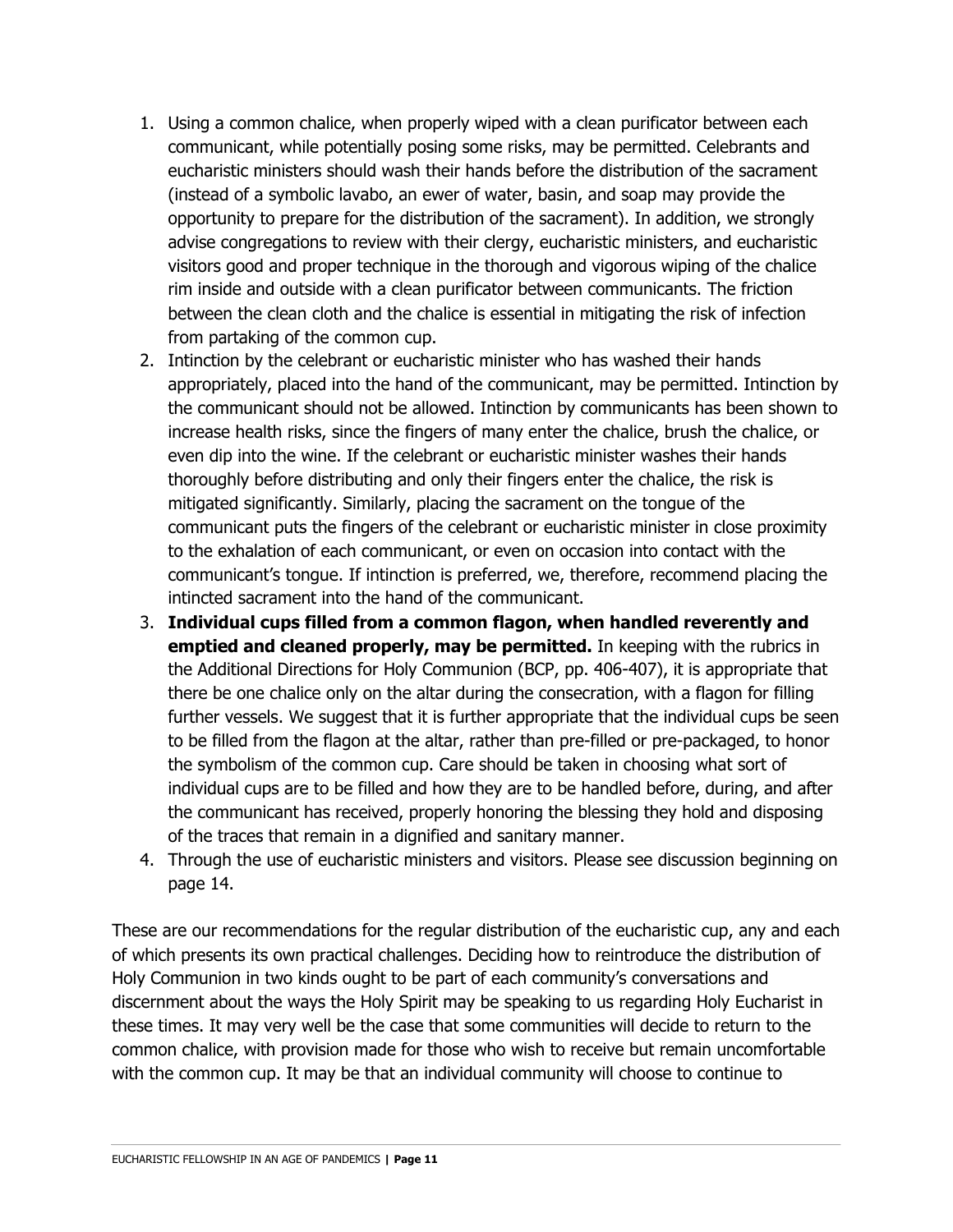abstain from the chalice until more of their community feels safe in doing so. These are questions that ought to be prayed over and explored together, as we discern the body of Christ among us.

We have learned much from the COVID-19 pandemic concerning public health, keeping each other safe, and loving our neighbors as ourselves. The lessons we continue to learn will surely extend beyond our concerns with the current pandemic and will shape our theological reflection and pastoral ministries on a whole range of topics that we cannot fully anticipate at present. In this era of severe fragmentation and social divisions, we likewise embrace the enduring importance of the common cup as a means to signify our unity with each other in Christ. Regardless of which practices a congregation may adopt, it is important to remember that individual communicants must feel free to participate in whatever way they feel is safe.

### For Further Reflection

The COVID-19 pandemic introduced a global disruption of social life. Once the pandemic has subsided some aspects of our lives will return to their previous shape, but other aspects of our lives together will be forever changed. This is no less true of the church and the engagement of our several communities. Many congregations will continue to offer some sort of online opportunities (live-streamed services, Zoom groups, etc.). Increasingly, we find we will be fostering not only a physically-gathered community but also with a remote and/or digital community. Further reflection is needed regarding both the gifts and the challenges of this new situation, especially as it regards the regular participation in–the celebration and reception of– Holy Eucharist.

At the end of March 2020, the Most Rev. Michael Curry, presiding bishop and primate of The Episcopal Church, issued guidance regarding the eucharist, specifically referencing "drive-up" communion and implicitly addressing "remote consecration." Presiding Bishop Curry advised: "Sacraments are communal actions that depend on 'stuff': bread and wine, water and oil. They depend on gathering and giving thanks, on proclaiming and receiving the stories of salvation, on bathing in water, on eating and drinking together. These are physical and social realities that are not duplicatable in the virtual world." He also lauded the Daily Office as a particularly fitting instrument of corporate worship with a digital community: "in making greater use of the Office there may be an opportunity to recover aspects of our tradition that point to the sacramentality of the scriptures, the efficacy of prayer itself, the holiness of the household as the 'domestic church,' and the reassurance that the baptized are already and forever marked as Christ's own." The Presiding Bishop's guidance affirms that the material elements are not incidental to the celebration of the eucharist. Moreover, physical proximity and embodied participation in the eucharist is crucial. For these reasons, the Presiding Bishop's guidance makes the practice of remote consecration seem unrecognizable in the Anglican tradition. Moreover, the pandemic has urged us to reflect on the centrality of the eucharist in our communities, without forgetting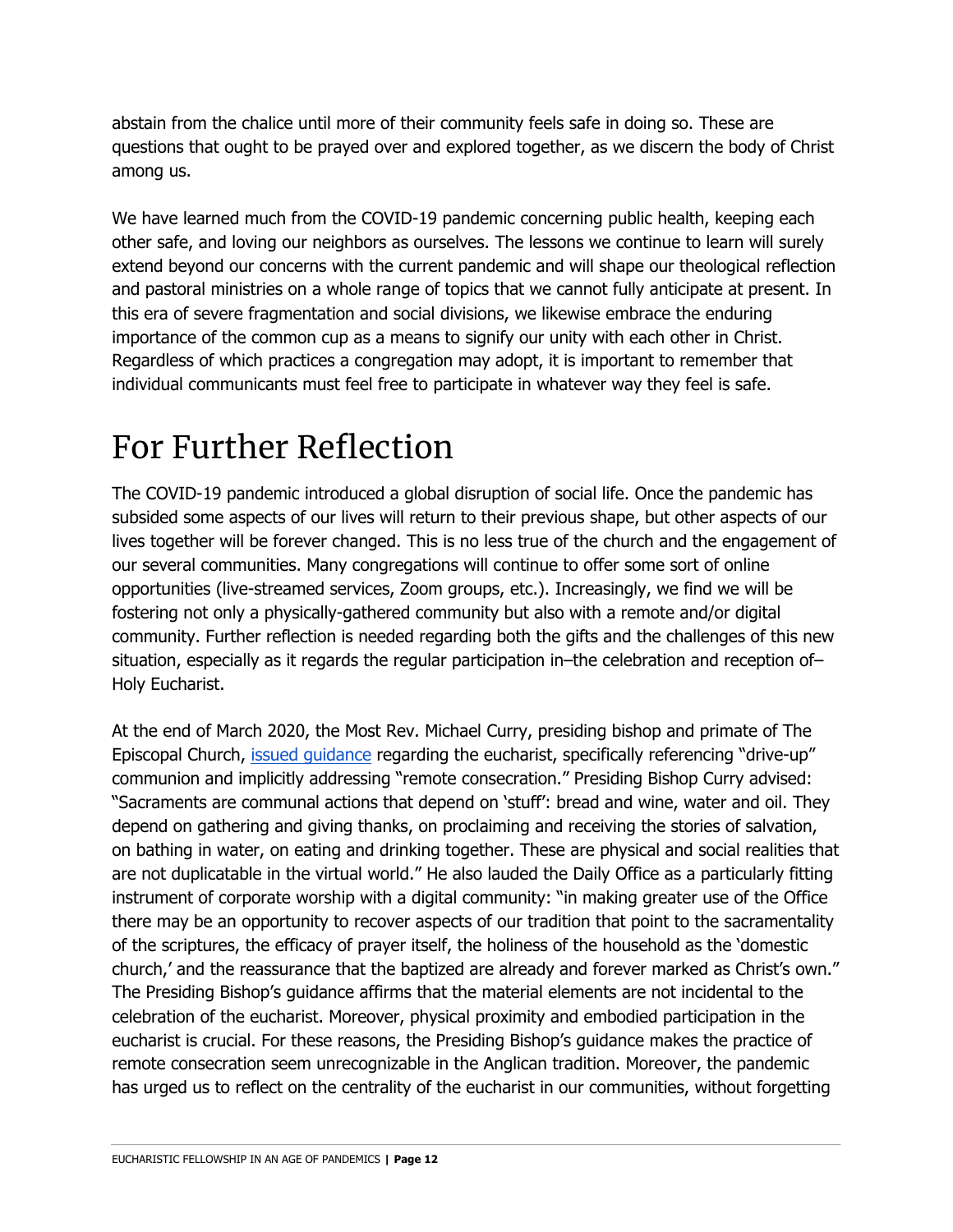that the eucharist properly comes into relief as the principal act of Christian worship when it takes its place within the whole system, rhythm, and syllabus of prayer into which The Book of Common Prayer invites us. All Christian worship is infused by the grace of the eucharist, we might say, but the eucharist is not all of Christian worship.

Two years after Presiding Bishop Curry's timely remarks we are entering a situation in which we might re-examine, without the immediate pressure of pastoral necessity, many of the assumptions around our theology and practice of the eucharist. This opportunity for reflection ought to be embraced. As Presiding Bishop Curry and others have noted, former Archbishop of Canterbury Rowan Williams proposed in his essay, "Is here a Christian Sexual Ethic?" that the fundamental question when approaching the question of marriage rites is not "Is this permissible or not," but rather, "How much are we prepared for this or that liturgical action to mean?" The same may easily be said of our reflections on the eucharist.

The reflections and questions below are offered to open up just such conversations. Among the resources available to reflect on what we might yet learn from our experience of the eucharist over the course of the pandemic we especially commend the recently published book,  $Holy$ Communion in Contagious Times, by the English biblical scholar and theologian Richard Burridge. Burridge's book has drawn both admiration and criticism, especially with respect to his conclusions.14 The value of the book is not that one should agree with its conclusions, but rather that it raises important questions that deserve fresh attention in light of the disruption of these times. Burridge's book presses on us the question of how much we are prepared for the Eucharist to mean. Among the topics Burridge explores are the following:

- Fasting from the eucharist
- Spiritual communion
- Solitary or "solo" communion
- Simultaneous (Con)celebration and the role of the people
- Lay presidency and the priesthood
- Drive-in church/drive-thru communion
- Further extended communion

Burridge also touches on thorny questions of theological anthropology and embodiment in the digital world. Many of the pressing questions for what the church will look like in the decades to come are raised throughout.

 $14$  See, for instance, the UK and US book launches, which included important and thoughtful responses.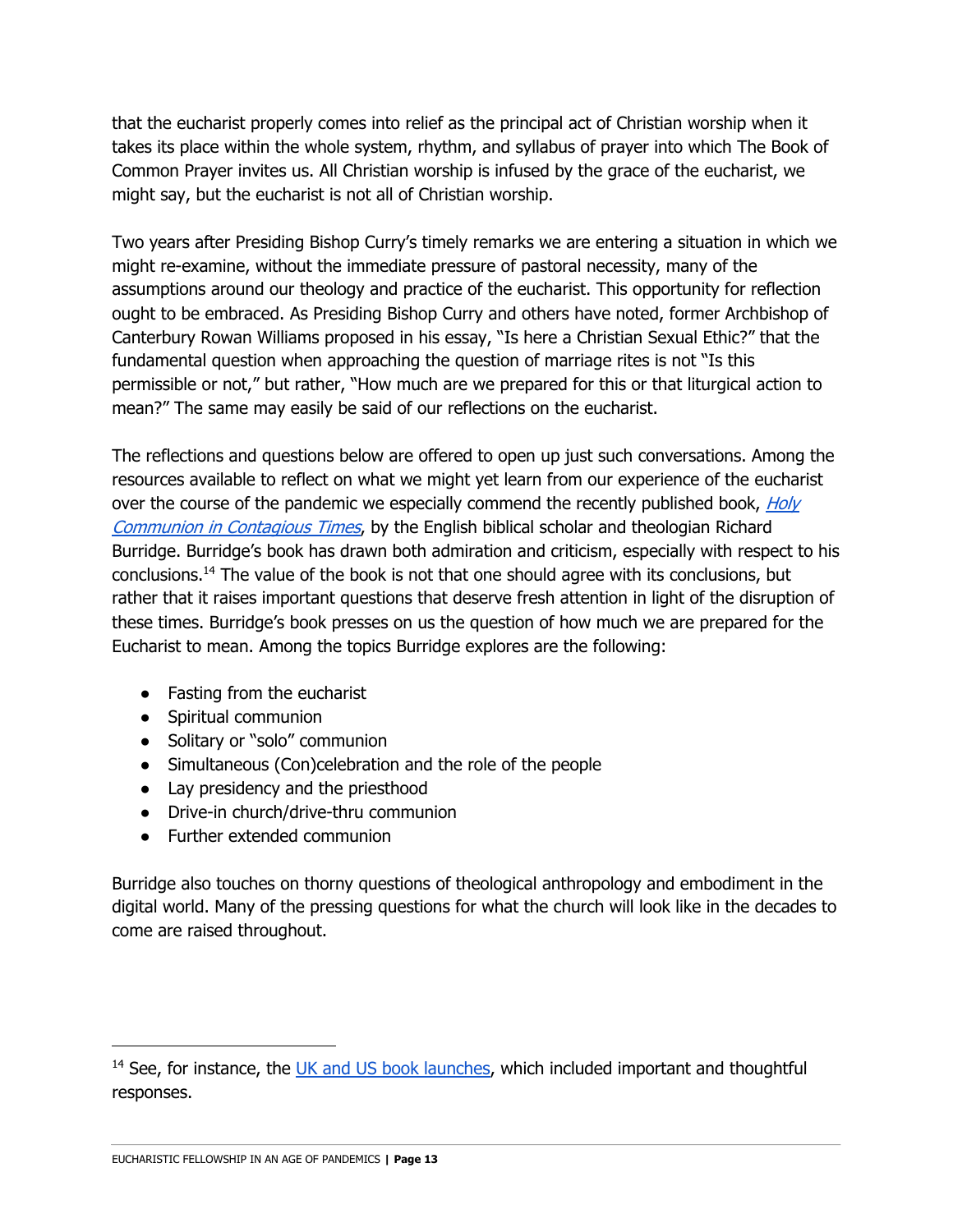Some of these questions were considered by this group, insofar as possible in the brief time we were convened:

- **Eucharistic visitors/extended communion:** While not a part of our charge, our discussions raised a pastoral concern for the distribution of Communion to those members of our digital congregations who cannot physically attend live services or who are reluctant to do so because of health considerations. Serving those in our local area may require an increased number of eucharistic visitors but how do we serve those who are geographically remote? There would seem to be two precedents for this kind of ministry. One analogy we discussed was when priests do marriage preparation for a couple who live in their area but are being married elsewhere. There is also the experience that many of us have had of a request being made for a hospital visitation by a local congregation to a member of a geographically remote congregation. The difference is that, generally, these are one-time or short-term provisions of pastoral care, whereas, providing home communion may be an ongoing need. We raised the question and possibility that this may be a new diaconal ministry: doing home communions for those who live locally but are part of a distant digital congregation.
- **Remote consecration:** Some ecclesial communities have opted to have the celebrant "remotely consecrate" the elements of eucharist via a digital medium. Participants prepare their own bread and wine at home and the celebrant presumably consecrates them over live-stream or Zoom. This group generally felt that this is not a recognizable practice in our tradition, as the Presiding Bishop's guidance also suggests. The rubrics for the eucharistic rite, for instance, presume the ability of the celebrant to hold or lay a hand upon the elements or vessels (BCP, pp. 334, 342, 362, 368, 371, and 374), which is, arguably, not possible in a digital medium.
- **Spiritual Communion:** Related to remote consecration is the question of spiritual communion, in which some participants "receive" the grace of the sacrament without receiving the physical elements. This practice partially entails fasting from the eucharist and suggests that the *virtus* (the power or effect) of the eucharist is not necessarily tied to the reception of the physical elements (and thus related to what is known as "virtualism" in eucharistic theology). Clearly, this practice is a response to a pastoral need, finding a place in Anglican resources such as the *Saint Augustine's Prayer Book* and the Prayer Book for the Armed Services. It has certainly been employed in the current times as an irregular means of receiving the eucharist, and it is endorsed by the rubric in the Ministration to the Sick (BCP, p. 457): "If a person desires to receive the Sacrament, but, by reason of extreme sickness or physical disability, is unable to eat and drink the Bread and Wine, the Celebrant is to assure that person that all the benefits of Communion are received, even though the Sacrament is not received with the mouth."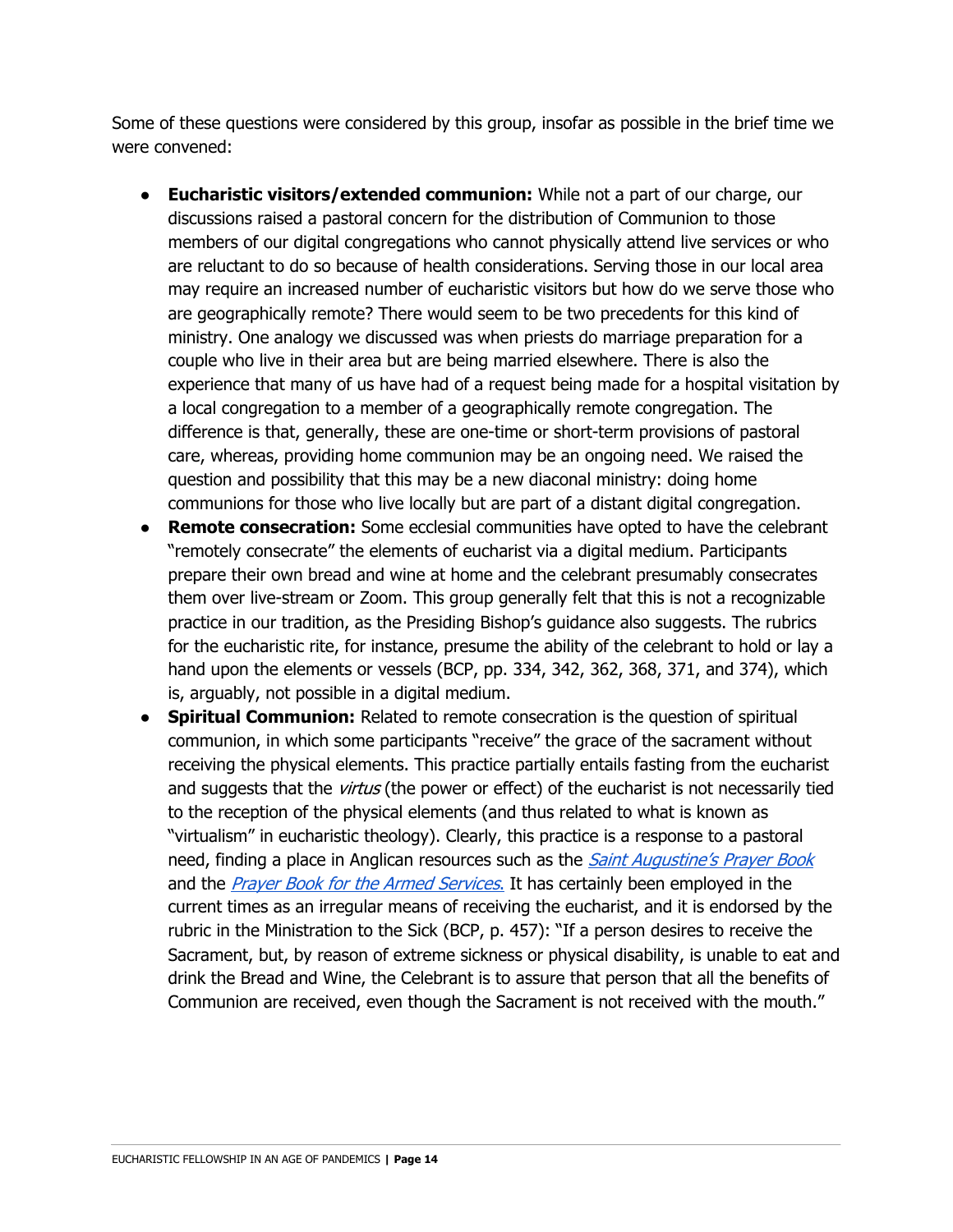# Reflection Questions

- 1. What are your favorite rituals, patterns, and habits that give you peace, when you arrive at church for the eucharist? A certain pew? Quiet time of prayer? A group of friends? Organ prelude? Are you a lector? Altar guild member? Usher?
- 2. Episcopalians have much humor around our custom of coffee hour. How does that table gathering add to your experience of the eucharist?
- 3. Is the eucharist for you more of a personal piety or community energy and witness, or a combination?
- 4. What are the different ways in which you have received communion (In The Episcopal Church and/or other traditions)? What have those experiences meant to you?
- 5. What sacraments of the church have been most meaningful for you? Why? How have they been a means of grace for you?
- 6. What do you see as your primary emphasis in your congregation's worship?
- 7. For you, what are the similarities and differences in attending a service in person, watching and participating in a live-streamed service, and watching a pre-recorded service?
- 8. Do any of the individual reflections (page 11) by committee members resonate with your feelings and experiences? In what ways?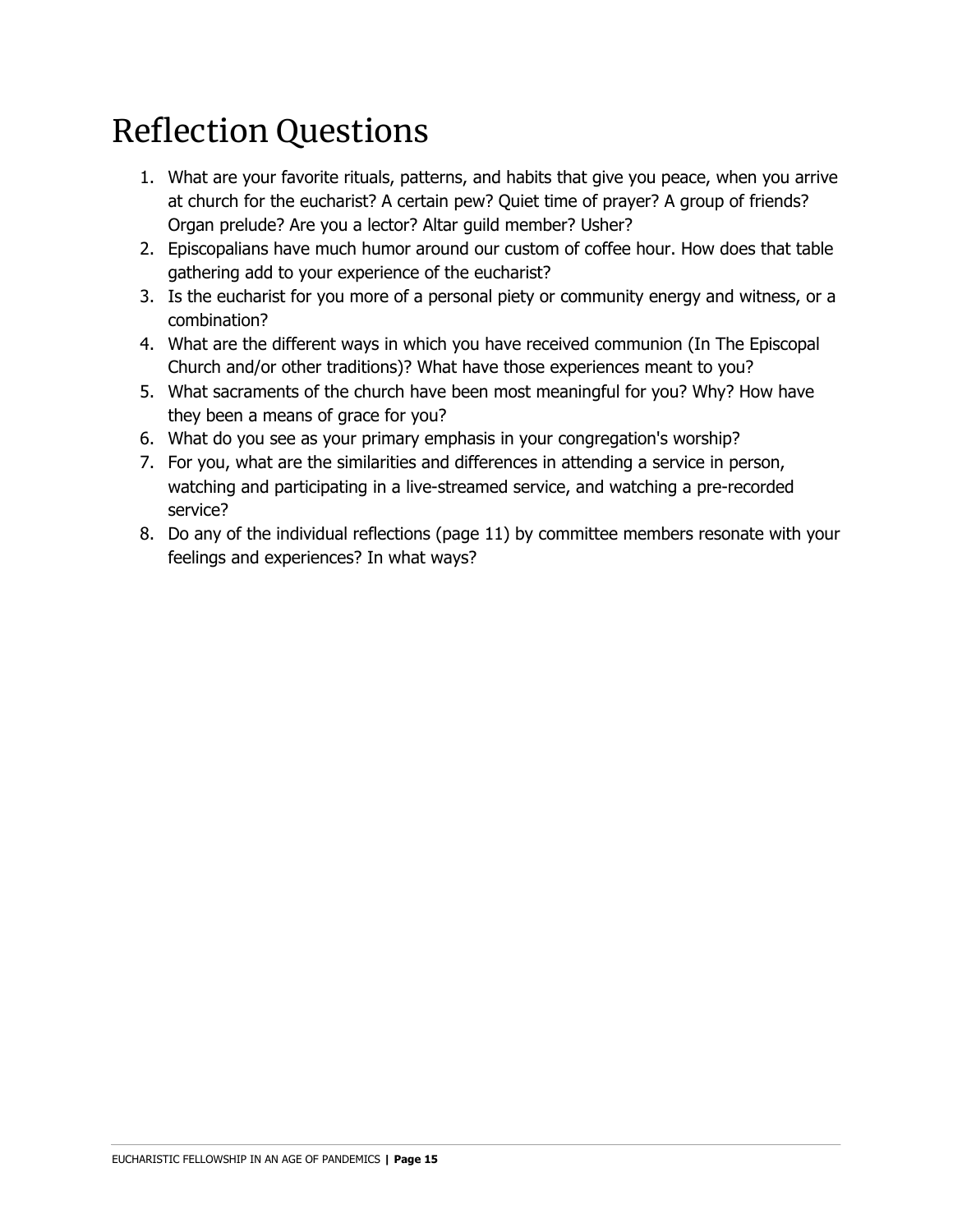# Appendix

### **The Historical Context: Traditions, Canons, and Rubrics**

As we make decisions about how to respond to the current concerns about COVID-19, it is helpful to have an understanding of the history and traditions, canons, and rubrics regarding the common Cup and reception in both kinds.

The following article from the Anglican Church of Canada provides a helpful overview of that history.

#### **Eucharist in Two Kinds and The Common Cup**

History and Theology

In the early church, communicants normally received both bread and wine. The manner in which these were received, however, changed gradually over the centuries. "In the patristic period, the communicants received in their hands (see Cyril of Jerusalem, Mystagogic Catecheses 5:21-2). By the end of the sixth-century women had come to be forbidden to receive the bread on the naked hand, and in the West worries about possible superstitious misuse of the sacrament and growing respect for the eucharist led from around the ninth century to the practice of placing the host directly into the mouth. This manner of distributing the sacrament removed anxiety that small particles might be dropped, and any scruples about the need to purify the communicants' fingers after communion, as had become the custom for the priest (see Ablutions). The giving of the chalice lasted longer than receiving the eucharistic bread into the hands. In the seventh century communion by intinction, that is, the dipping of the bread into the consecrated wine (intinctio panis) gained popularity. Forbidden in the West by the Third Council of Braga (675), it regained popularity in the eleventh century, only to be forbidden again in the thirteenth. By this time the reception of wine at communion by the laity had almost universally disappeared in the West, allegedly for fear of spillage. The development in eucharistic teaching that the entire Christ was present under either species (concomitance) was decisive in bringing it to an end. While the Council of Trent reaffirmed this doctrine and restricted the chalice to the officiating priest, the Reformers maintained that communion under one form alone was contrary to the scriptural norm and the chalice was restored to the laity from the sixteenth century in the churches of the Reformation."15

<sup>&</sup>lt;sup>15</sup> Article 30 of the 39 Articles is entitled "Of both kinds" and states: "The Cup of the Lord is not to be denied to the Lay-people: for both the parts of the Lord's Sacrament, by Christ's ordinance and commandment, ought to be ministered to all Christian men alike". Common Cup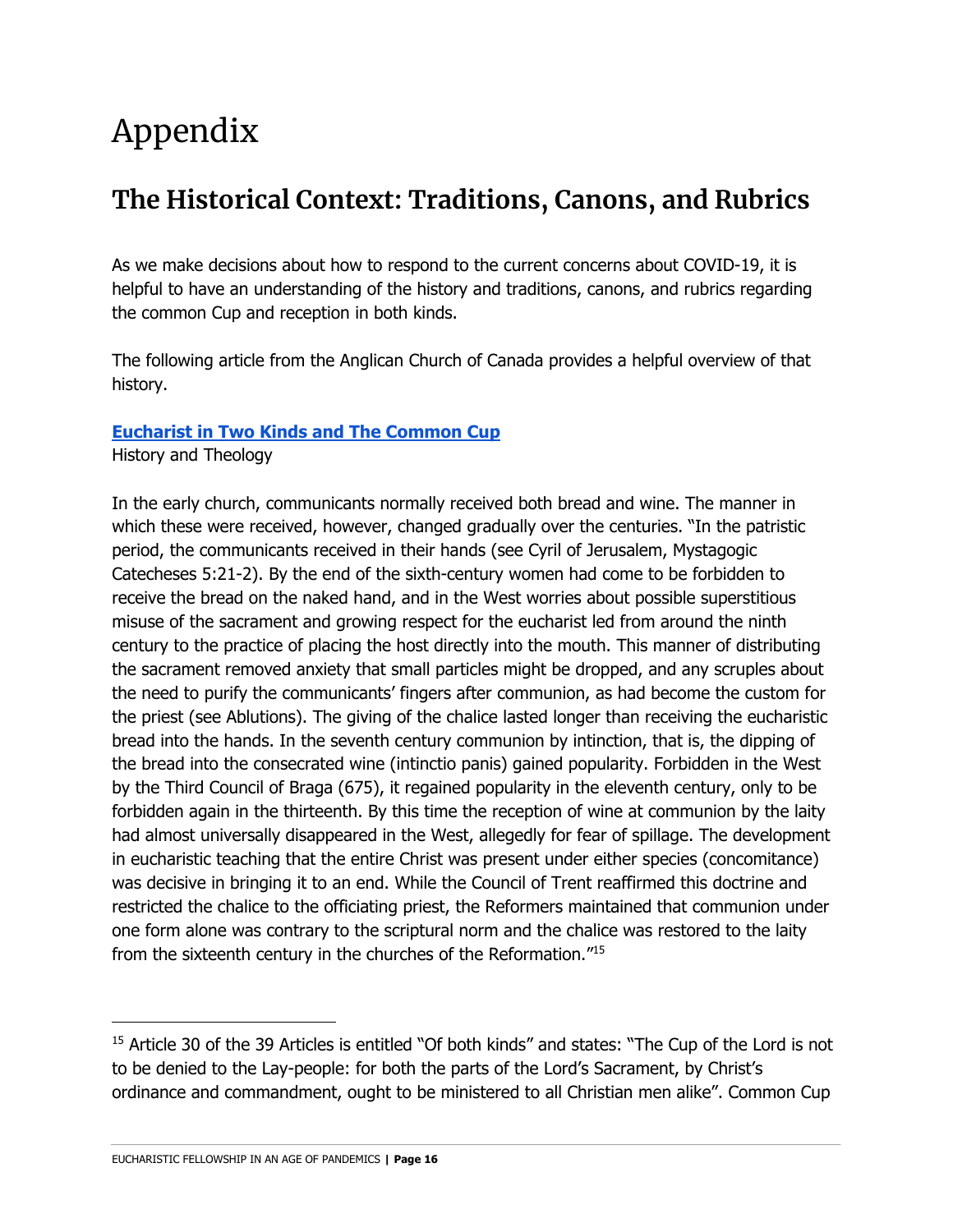John Baycroft, retired Anglican Bishop of Ottawa, has written very powerfully about the Eucharist in general and the symbolism of the Common cup in particular in his small booklet The Eucharistic Way. In the section on "Bread and Wine" he says: "The cup is also important. Jesus took one cup and gave it to all of his disciples to drink. Perhaps it was the cup of Elijah from the Passover ritual as some people say, but it was certainly a single cup. He did not merely pour wine into the disciples' individual cups and tell them to take a drink. There is a powerful challenge in this one. We are reminded of the agonizing decision that faced Jesus when he was praying before the crucifixion: 'My Father, if it is possible, let this cup pass from me; nevertheless, not as I will, but as thou wilt. (Matthew 26:39). …. We are also reminded by the one cup that we cannot drink it alone. We drink from a common cup as a strong symbol of unity and our willingness to accept each other. We share our love and lives as we share the cup. The implications for this for fellowship and support in the local church, for relationships between rich and poor in communities and nations, and for justice between North and South and the first world and world countries are enormous. The cup of love and unity is unavoidably a cup of sacrifice".16

As the article implies, in the Eastern Church, the tradition of offering both bread and wine to the laity has continued unbroken, though the manner of that administration has become mixing the bread into the wine and administering with a spoon.

There are several passages in Episcopal Church canons and The Book of Common Prayer (1979) rubrics that speak to these practices.

#### Canon III.9.6(a) $(1)$  says

The Rector or Priest-in-Charge shall have full authority and responsibility for the conduct of the worship and spiritual jurisdiction of the Parish, subject to the Rubrics of the Book of Common Prayer, the Constitution, and Canons of this Church, and the pastoral direction of the bishop.

This seems to place the pastoral direction of a bishop on an equal plane with the canons and rubrics. It also indicates that parish clergy do not have the authority to ignore the canons or rubrics unless they are given a pastoral directive by the bishop to do so.

The rubrics of The Book of Common Prayer state (pp. 338, 365) The ministers receive the Sacrament in both kinds, and then immediately deliver it to the people. [The directions in An Order for Celebrating the Holy Eucharist, p. 401, says "The Body and Blood of the Lord are shared in a reverent manner;  $\dots$  . . . . This is reinforced in the rubrics gathered under the title of Additional Directions, pp 407-8: "Opportunity is always to be given to every communicant to

<sup>16</sup> The Eucharistic Way John Bancroft. Toronto: Anglican Book Centre, 1981. pp.33-34.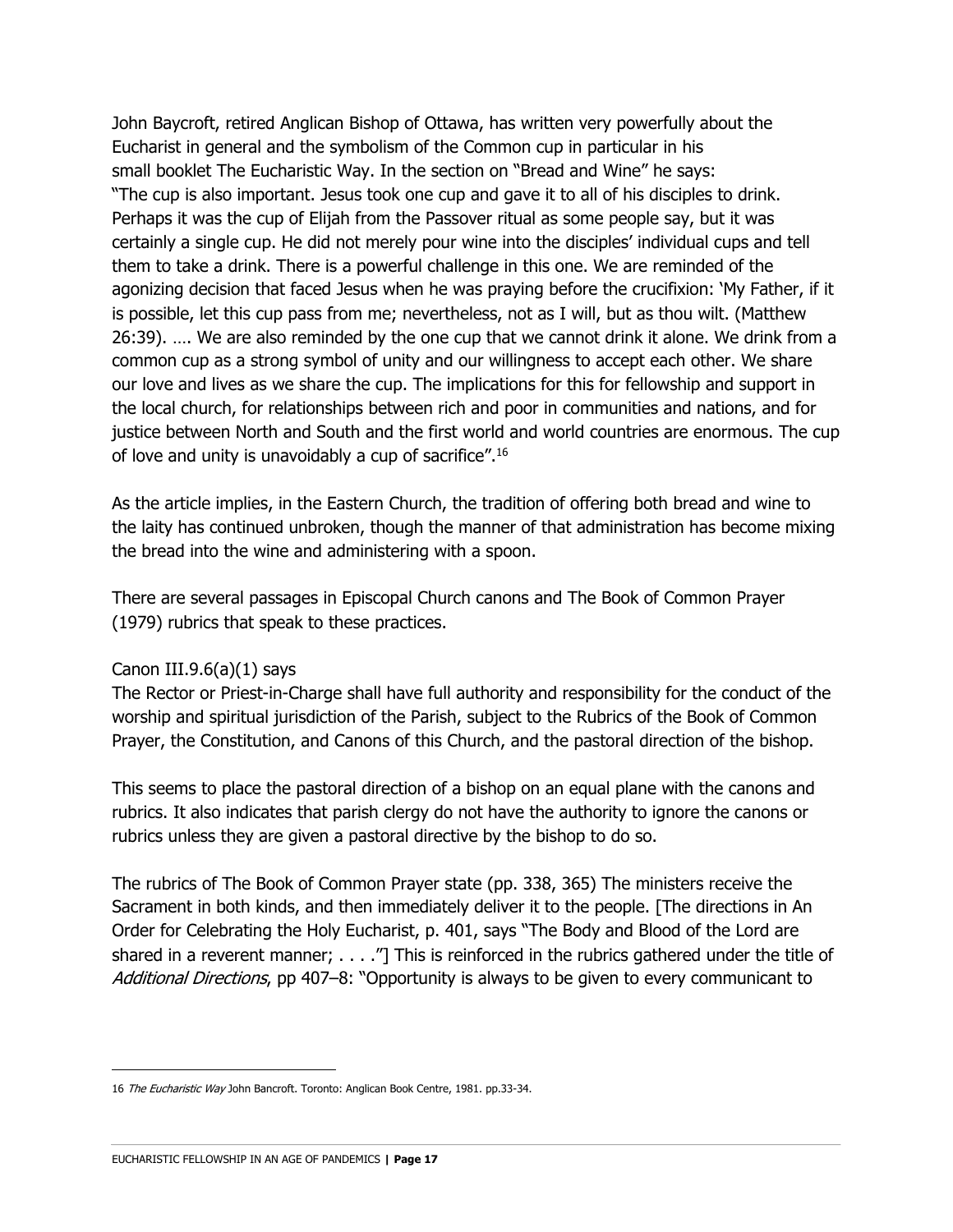receive the consecrated Bread and Wine separately. But the Sacrament may be received in both kinds simultaneously, in a manner approved by the bishop."17

Additional Directions also contain the following (p.407): "During the Great Thanksgiving, it is appropriate that there be only one chalice on the Altar, and, if need be, a flagon of wine from which additional chalices may be filled after the Breaking of the Bread."

"Opportunity" (in the rubric cited in the penultimate paragraph) is important and reflects, at least in part, the Church's understanding that receiving the sacrament in either kind is full reception. Sometimes this is because of medical considerations: gluten intolerance, those in alcohol recovery, those with restrictions because of imminent surgery, etc. At least since the AIDS crisis of the 1980's it has also been understood that people who are immunocompromised may be advised to avoid the common cup. The doctrine of concomitance is strongly implied in the rubric on p. 457: If the sick person cannot receive either the consecrated Bread or the Wine, it is suitable to administer the Sacrament in one kind only.

Another rubric in the Ministry to the Sick (p. 457) states: If a person desires to receive the Sacrament, but by reason of extreme sickness or physical disability, is unable to eat and drink the Bread and Wine, the Celebrant is to assure the person that all the benefits of Communion are received, even though the Sacrament is not received with the mouth. This is a statement of the efficacy of Spiritual Communion. Although sickness or physical disability may not have been a literal reality, many Episcopalians and others invoked this doctrine for those prohibited from entering churches because of the lock-down but did watch broadcasts of the eucharist. Many of the broadcasts included a prayer for spiritual communion.

In addition, there are two Anglican documents that have something to say about these issues. Findings of the Fifth International Anglican Liturgical Consultation, Dublin, Eire, 1995; Group Statements; I Eucharistic Theology, A. Doctrine of the Trinity; states:

4. To participate in the Eucharist is incarnational. It involves a bodily response, both corporately and individually. It is with our hands and mouths that we take, eat and drink the sacramental signs of the body and blood of Christ. The eucharistic bread and wine are offered to us to be eaten and drunk so that Christ may dwell in us. When Christ 'shares his bread with sinners' we praise God for the fuller revelation each new participation brings us. Our devotion and love thus engendered and nourished are evidence of the Spirit's joyful moving in us.

 $17$  This is reinforced in the Catechism (p.859) when is says "The outward and visible sign in the Eucharist is bread **and** [emphasis added] wine, given and received according to Christ's command.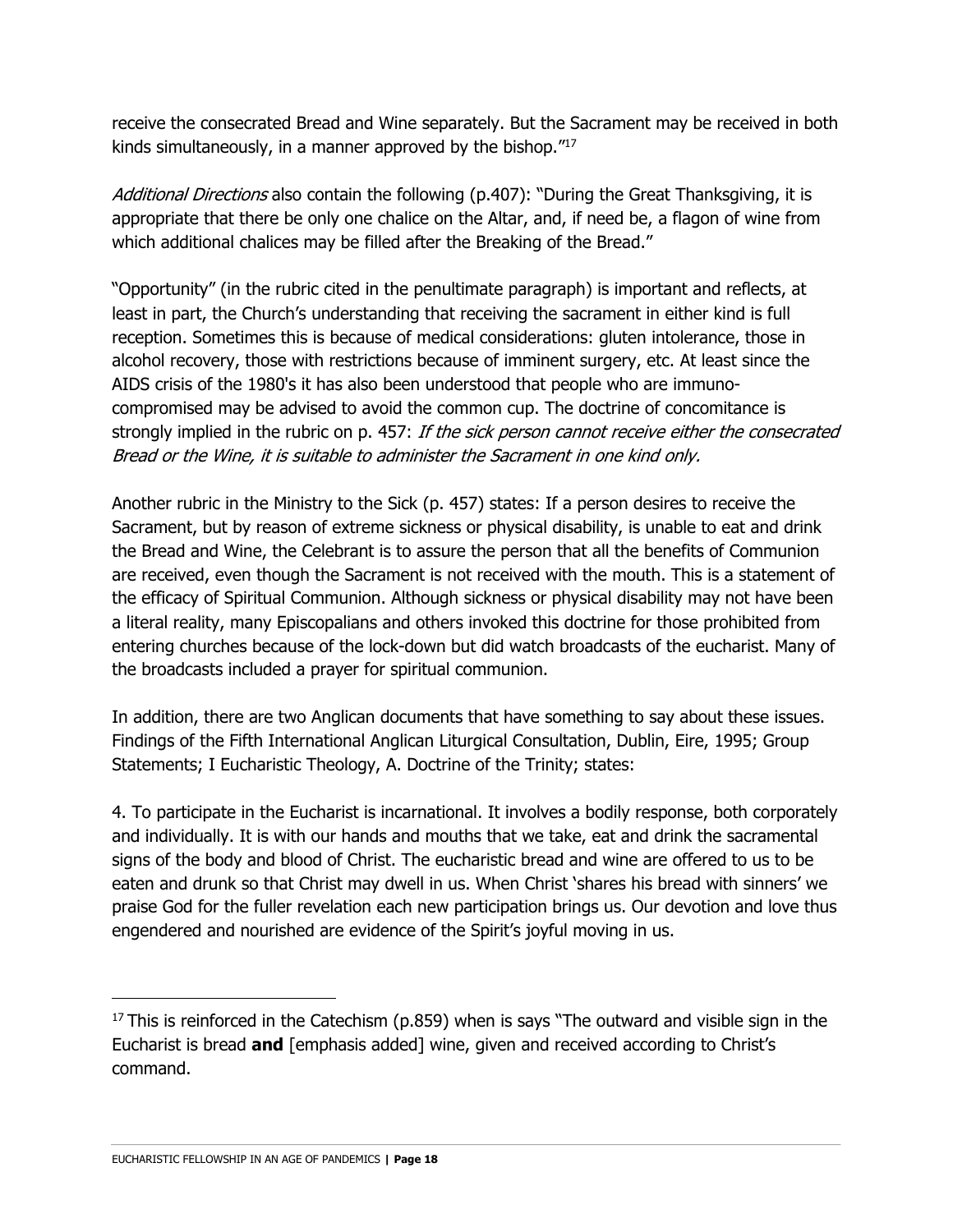The third article of Resolution 11 of the Lambeth Conference of 1888, setting forth the bases for what we now call full communion, says (BCP, p 878).:

(c) The two Sacraments ordained by Christ Himself–Baptism and the Supper of the Lord– ministered with unfailing use of Christ's words of Institution, and the elements ordained by Him.

The elements of the eucharist have always been understood to be bread and wine. In typically Anglican fashion, we have relied on a common-sense understanding of bread<sup>18</sup> and wine.

There is a certain tension inherent in some of these traditions and understandings when we juxtapose them with each other. The question for us is how to be faithful to the spirit of these traditions in the current context.

### **Theses Regarding the Common Cup**

- 1. The Constitution and Canons of The Episcopal Church. Both the Constitution and Canons point to the Rubrics of The Book of Common Prayer as the authoritative constraint to Episcopal Faith and Order. Even the acknowledged freedom of Bishops to develop special forms of service is qualified by the permission of the Rubrics of the Book of Common Prayer (Constitution Art. X).
- 2. The Rites and Rubrics of The Book of Common Prayer presume, prescribe, propose, and permit certain actions and customs regarding the celebration of the eucharist.
- 3. The Rites and Rubrics of The Book of Common Prayer presume that the celebration of Holy Communion (Holy Eucharist, the Lord's Supper, etc.) will be the principal service of a Sunday and other Holy Days (BCP 13).
- 4. The Book of Common Prayer presumes what we may call an ordinary or regular celebration of the Holy Eucharist and Holy Communion under "special circumstances" or an irregular celebration of the Holy Eucharist.
- 5. Regarding the ordinary celebration of the eucharist, the Rites and Rubrics of the Book of Common Prayer presume that Holy Communion will be offered and received in two kinds. Both elements are to be consecrated on the altar, and the words of institution for both elements are present in all the Eucharistic Prayers. Indeed, the rubrics on pages 338 and 365 seem to prescribe the offering of the eucharist in both kinds: "The ministers receive the Sacrament in both kinds, and then immediately deliver it to the

<sup>&</sup>lt;sup>18</sup> One of the contributing factors to the Great Schism between Eastern and Western Christianity was the Eastern insistence that eucharistic bread must be leavened and the Western insistence that eucharistic bread must be unleavened. Those positions still hold and, more recently, the Roman Catholic Church has insisted that the unleavened bread must contain at least a trace of gluten in order to be used in the eucharist.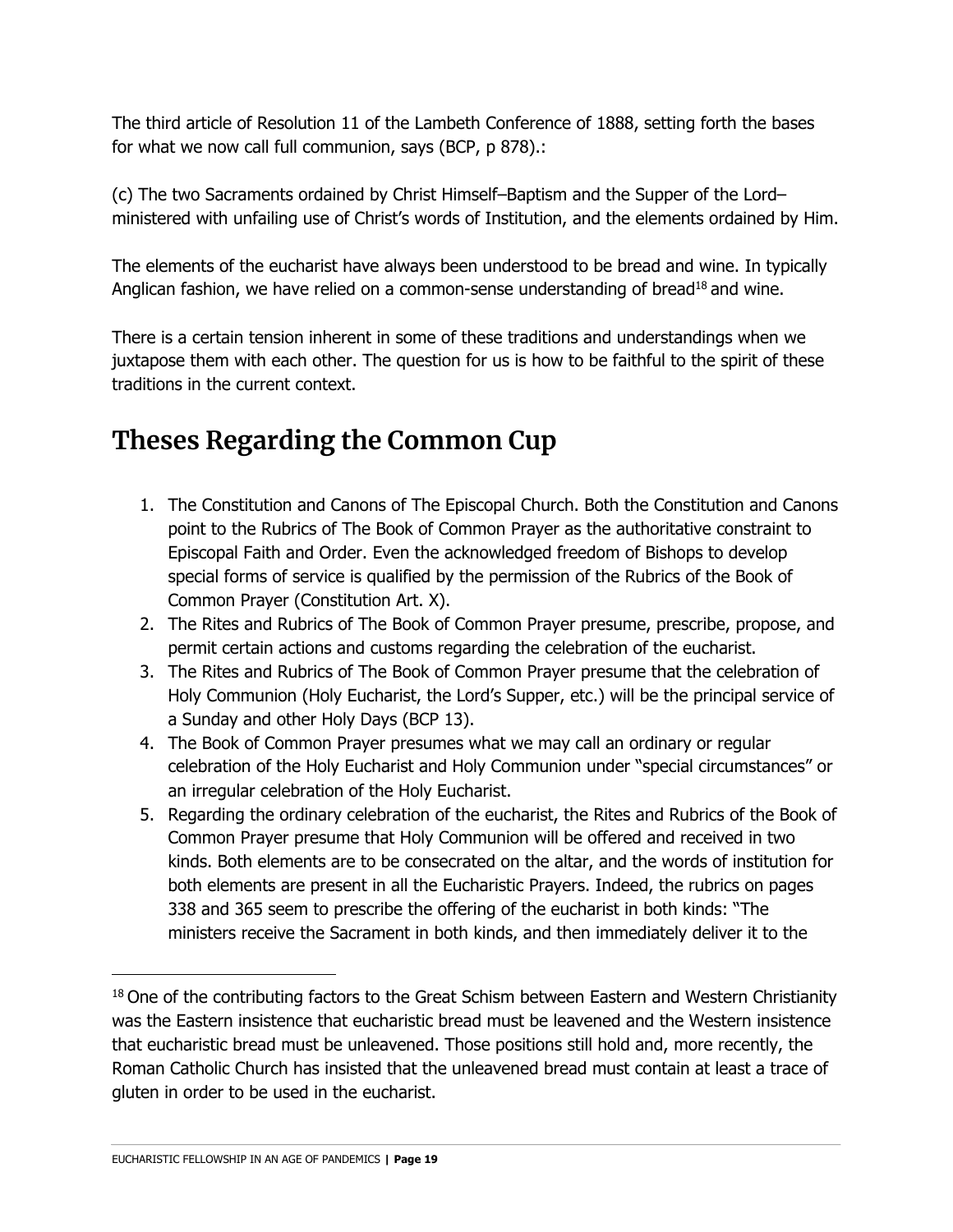people. The Bread and the Cup are given to the communicants with these words…." The Additional Directions also stipulate, either by presumption of prescription, the celebrant receiving the sacrament in both kinds, with those at the Holy Table likewise communicating, and then the people. In the next direction, it is presumed that the bread and the wine will be received, albeit separately, unless both kinds are to be received simultaneously, in a manner approved by the bishop (BCP 407). These rubrics all presume, if they do not prescribe, the eucharist to be celebrated, offered, and received in both kinds.

- 6. The rubrics for the administration of the sacrament in both kinds and to give the bread and the cup to the communicants is certainly not permissive—the rubrics do not stipulate that the eucharist *may be* offered in both kinds—though they may fall short of actual prescription. The celebration, distribution, and reception of the eucharist in both kinds is presumed by the historic Faith and Order set forth in The Book of Common Prayer. The Articles of Religion, for instance, are included in the Historical Documents of the Church (BCP 867-876). While these articles, as historical documents, are not taken as canonically or customarily binding, Articles XXVIII and XXX bolster the presumption that the Supper of the Lord is a real partaking of the Body and Blood of Christ and that "the Cup of the Lord is not to be denied to the Lay-people" but rather that the sacrament is to be offered in both kinds. Likewise, in the Outline of the Faith, we read that the "outward and visible sign in the Eucharist is bread and wine, given and received according to Christ's command" (BCP 859). That is to say, both bread and wine, or communion in both kinds, is presumed.
- 7. The Additional Direction also directs that both bread and a cup of wine are to be on the table during the celebration of the Eucharist (BCP 407). They then propose that "it is appropriate that there be only one chalice on the Altar, and, if need be, a flagon of wine from which additional chalices may be filled after the Breaking of the Bread." Oddly, no instructions are given regarding the quantity of bread or the number of patens or ciboria. The instructions regarding a single chalice on the altar suggest a preference for the symbolism of the common cup. That the single chalice on the altar during the Great Thanksgiving is symbolic and not meant to be the only or principal manner of distribution is apparent from the flagon of wine that is permitted for the filing of further chalices. Even so, the flagon is permitted "if need be," strongly implying a preference for a common cup also for distribution of the eucharistic wine.
- 8. It follows, then, that the common cup is to be preferred, while the offering of the eucharistic wine is permitted from more than one cup. The number and size of the further eucharistic cups is not specified. The use of individual cups, then, is arguably permitted under the Rubrics of The Book of Common Prayer, provided the cups are filled from the chalice or from the flagon permitted in the Additional Directions. (Right reverence of the sacrament would suggest that such cups ought to be made of glass or metal so that the remaining wine may be appropriately disposed of (e.g. rinsed out in a piscina).